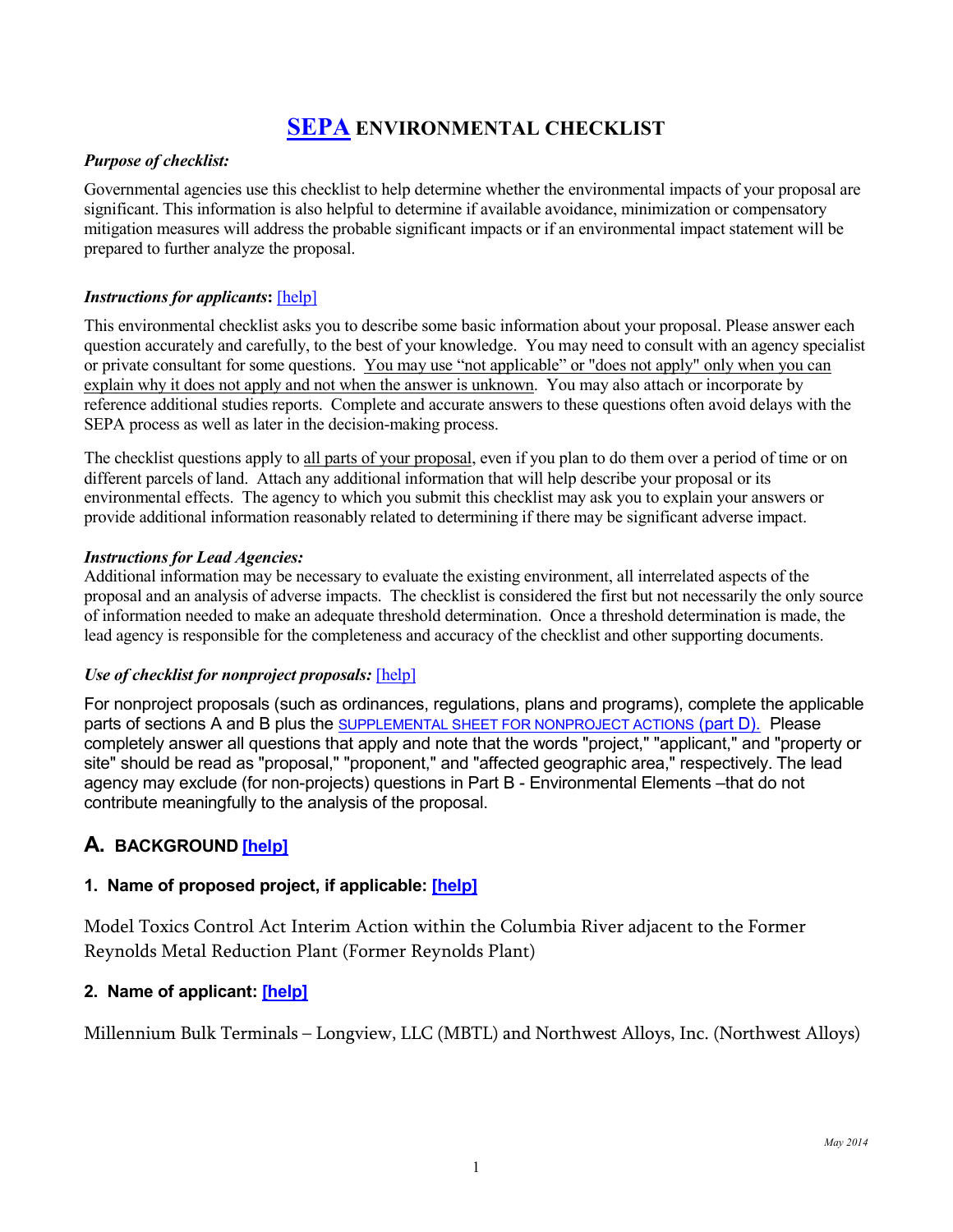## **3. Address and phone number of applicant and contact person: [\[help\]](http://sepaguidance.epermitting.wa.gov/DesktopModules/help.aspx?project=0&node=555)**

Applicants: Mark Stiffler Northwest Alloys, Inc. 201 Isabella Street Pittsburgh, Pennsylvania 15212 Phone (412) 260-8430

Kristin Gaines Millennium Bulk Terminals – Longview, LLC P.O. Box 2098 Longview, Washington 98632 Phone (360) 798-2509

Contact: Mark Larsen Anchor QEA, LLC 1119 Pacific Avenue, Suite 1600 Tacoma, Washington 98402 Phone (206) 310-2263

# **4. Date checklist prepared: [\[help\]](http://sepaguidance.epermitting.wa.gov/DesktopModules/help.aspx?project=0&node=556)**

May 16, 2014

# **5. Agency requesting checklist: [\[help\]](http://sepaguidance.epermitting.wa.gov/DesktopModules/help.aspx?project=0&node=557)**

Washington State Department of Ecology (Ecology)

# **6. Proposed timing or schedule (including phasing, if applicable): [\[help\]](http://sepaguidance.epermitting.wa.gov/DesktopModules/help.aspx?project=0&node=558)**

Construction of the project is expected to take approximately 5 to 8 weeks to complete, with all in-water construction activities occurring within the agency-approved in-water work window for the project area to minimize potential disturbance of or impacts to sensitive fish and wildlife. The in-water work window for the Columbia River near Longview, Washington, is anticipated to occur between October 1 into or through December, and possibly beyond December 31, if allowed by authorizing agencies. The planned detailed schedule is described in Section 5 of the Interim Action Work Plan.

### **7. Do you have any plans for future additions, expansion, or further activity related to or connected with this proposal? If yes, explain. [\[help\]](http://sepaguidance.epermitting.wa.gov/DesktopModules/help.aspx?project=0&node=559)**

The work proposed in the Interim Action is separate and distinct from other activities proposed at the Former Reynolds Plant. There are no plans related to or connected with the proposed Interim Action work. The Interim Action work is limited solely to actions necessary to remediate sediments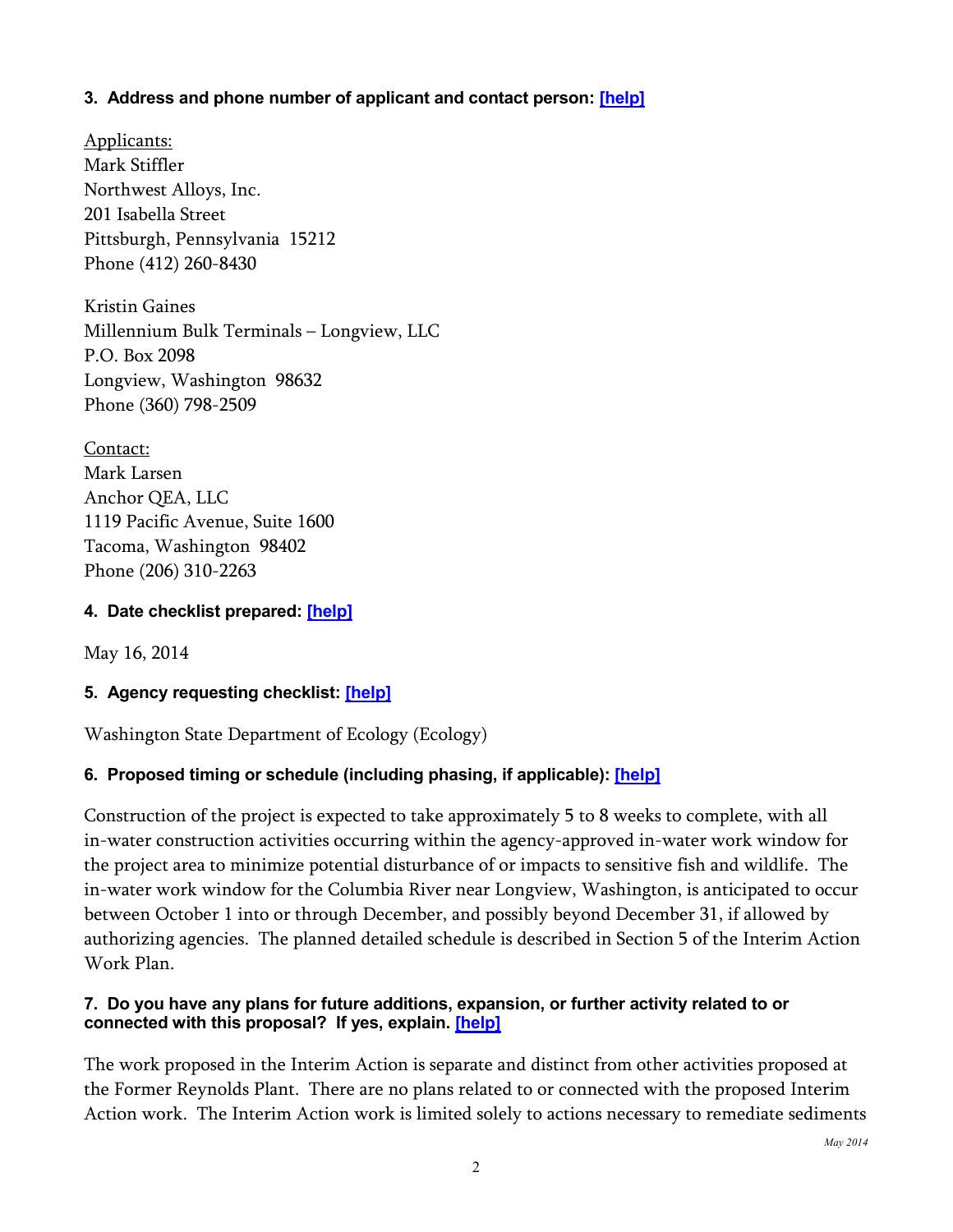in accordance with the Washington State Model Toxics Control Act (MTCA) Agreed Order No. DE-8940, as amended by Ecology. The Agreed Order is a formal agreement that was entered into by Ecology, Northwest Alloys (as the upland property owner), and MBTL (as the owner of the site improvements, property tenant, and current facility operator).

A MTCA Remedial Investigation and Feasibility Study (RI/FS) has been prepared for public review and comment. Future remedial actions are anticipated at the Former Reynolds Plant. As described in Section 6 of the Interim Action Work Plan, the final cleanup action will be implemented after development of Ecology's final cleanup decision for the site. The cleanup decision will be documented in a Cleanup Action Plan and implemented through a Consent Decree, both of which will be issued after an opportunity for public review and comment. This is expected to occur in 2015, and the final cleanup action will likely be implemented in 2016 or 2017. Section 6 of the Interim Action describes how the current Interim Action is expected to be integrated with the final cleanup action. However, the current Interim Action does not limit Ecology's discretion for selection of a final cleanup action.

The Interim Action is not related to any other maintenance, repair, or development/redevelopment proposals at the Former Reynolds Plant.

# **8. List any environmental information you know about that has been prepared, or will be prepared, directly related to this proposal. [\[help\]](http://sepaguidance.epermitting.wa.gov/DesktopModules/help.aspx?project=0&node=560)**

The following documents have been prepared for this project:

- Amendment to MTCA Agreed Order DE-8940. Executed by Ecology, MBTL, and Northwest Alloys. June 2014.
- Interim Action Work Plan. Prepared by Anchor QEA. June 2014.

The following documents contain supporting information used in developing the Interim Action Work Plan for this project:

• Draft Remedial Investigation and Feasibility Study Report. Prepared by Anchor QEA. June 2014.

# **9. Do you know whether applications are pending for governmental approvals of other proposals directly affecting the property covered by your proposal? If yes, explain. [\[help\]](http://sepaguidance.epermitting.wa.gov/DesktopModules/help.aspx?project=0&node=561)**

Northwest Alloys is pursuing permits for other maintenance and repair actions near its existing dock located in the Columbia River and will soon be submitting permits actions on the upland facility, including replacement of the sanitary sewer collection system and repair to central and new utility lines. Permits for maintenance and repair actions related to the existing dock include maintenance dredging of the existing berth and separate permits for dock maintenance and repair. These actions are separate, distinct, and unrelated to the current cleanup action proposed in the Interim Action Work Plan.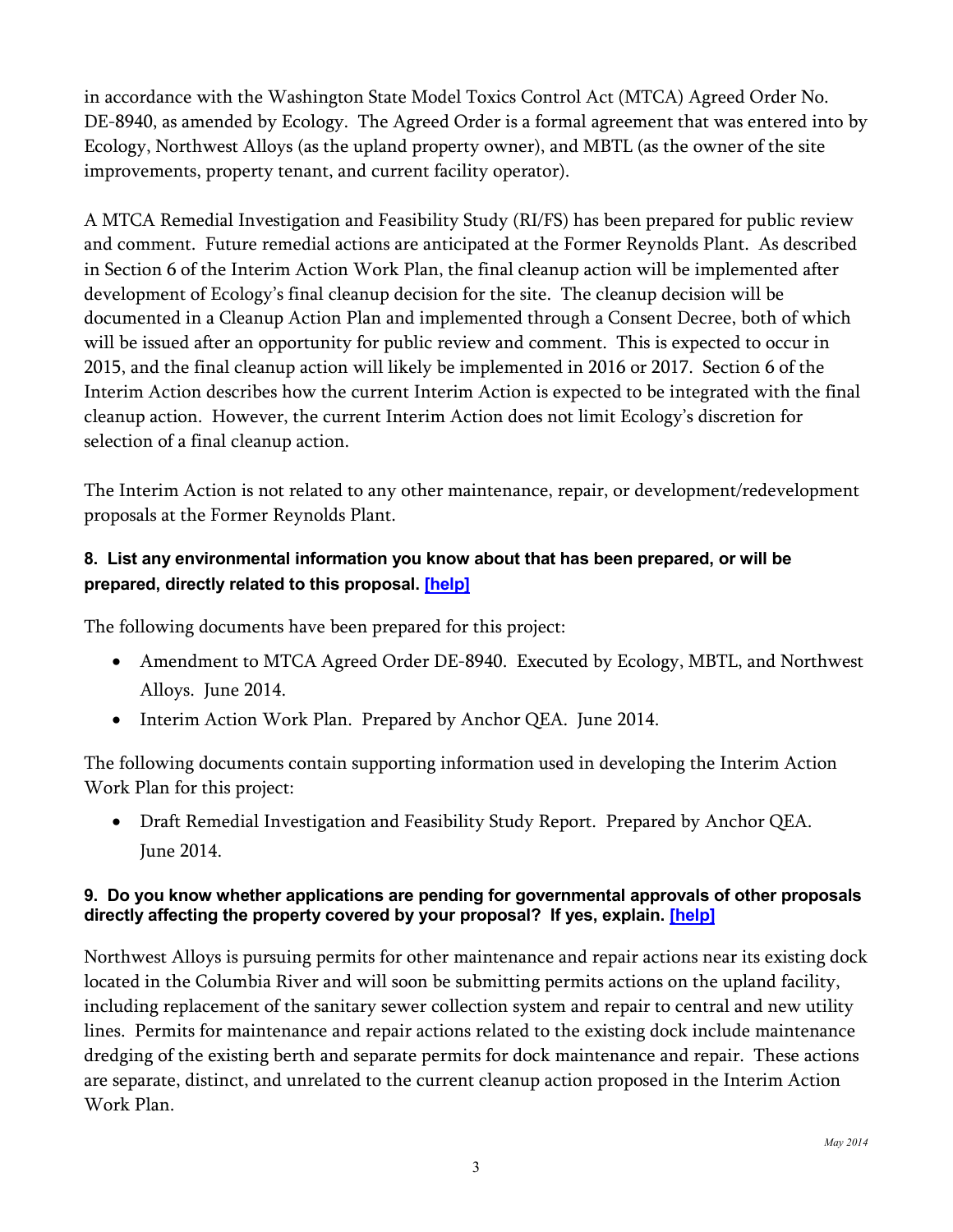MBTL intends to expand the existing bulk terminal facility that is served by the existing dock. This would potentially include new upland facilities and involve handling additional product to what is currently imported and exported. MBTL is also proposing to develop a coal export terminal, including construction of new docks and berth facilities in the Columbia River. These actions are separate, distinct, and unrelated to the current cleanup action proposed in the Interim Action Work Plan.

# **10. List any government approvals or permits that will be needed for your proposal, if known. [\[help\]](http://sepaguidance.epermitting.wa.gov/DesktopModules/help.aspx?project=0&node=562)**

The project will be conducted as an interim action under an amendment to MTCA Agreed Order DE-8940. Ecology will issue a State Environmental Policy Act (SEPA) Determination based on the information contained within this SEPA checklist. The U.S. Army Corps of Engineers (USACE) must also approve the project under Section 404 of the Clean Water Act. It is anticipated that the Interim Action will qualify for coverage under USACE's Nationwide Permit 38 for Cleanup of Hazardous and Toxic Waste.

Because the Interim Action is conducted under a MTCA order, it is exempt from the procedural requirements of state and local permits that would otherwise be required, per Revised Code of Washington (RCW) 70.105D.090. However, the project is required to demonstrate substantive compliance with appropriate state and local permits or approvals. The following state and local requirements have been identified as applicable but are procedurally exempt for this Interim Action:

- Section 401 Water Quality Certification: Revised Code of Washington (RCW) 90.48 and 33 U.S.C. 1341
- Hydraulics Project Approval, Washington Department of Fish and Wildlife
- Shoreline Management Act, RCW 90.58; Cowlitz County Shoreline Substantial Development Permit, Cowlitz County Code (CCC) 19.20
- Major Grading Permit; Cowlitz County Grading Ordinance, CCC 16.35
- Cowlitz County Stormwater Requirements, CCC 16.22
- Critical Areas Permit; Cowlitz County Critical Areas Ordinance, CCC 19.15

**11. Give brief, complete description of your proposal, including the proposed uses and the size of the project and site. There are several questions later in this checklist that ask you to describe certain aspects of your proposal. You do not need to repeat those answers on this page. (Lead agencies may modify this form to include additional specific information on project description.) [\[help\]](http://sepaguidance.epermitting.wa.gov/DesktopModules/help.aspx?project=0&node=563)**

The Interim Action is described in detail in the Interim Action Work Plan (attached). The Interim Action will consist of the removal of up to 5,000 cubic yards of contaminated sediment from the Columbia River, the placement of dredged sediment in an on-site sediment placement area, and restoration of the remediation area by placing clean backfill. Work elements are described in detail in Sections 2.1 through 2.5 of the Interim Action Work Plan.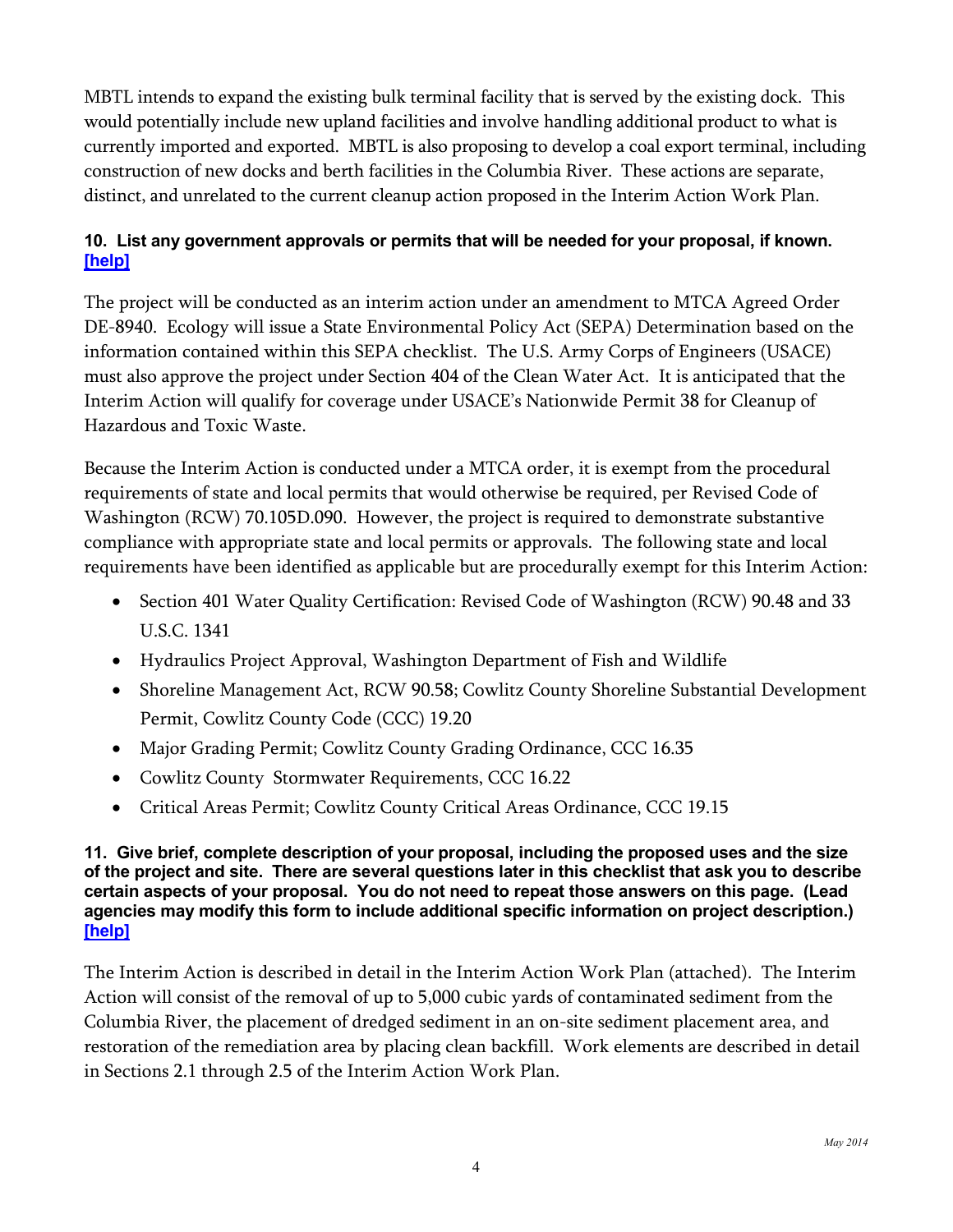All in-water work will occur during the general work window for the Columbia River near Longview, Washington, from October 1 through December. Best management practices (BMPs) will be used for all project phases, as detailed in Appendix A. These BMPs may be updated during project permitting.

Prior to dredging, debris will be removed as necessary from the dredging area. If logs are encountered, they will be removed from the work area and managed consistent with project permits and authorizations. All debris removed from the river will be disposed of appropriately.

The proposed dredging will remove up to 5,000 cubic yards (cy) of contaminated sediment (including over-dredge allowance) from an area immediately adjacent to an outfall (Outfall 002A) in the Columbia River. The dredging area is shown in plan view in Figures 2 and 3, and in cross section view in Figure 4 of the Interim Action Work Plan. Following dredging, the dredging area will be backfilled with clean sandy materials (equivalent to the quantity of sediments removed by dredging).

The dredged materials removed will be transloaded to an upland placement area shown in Figure 5 of the Interim Action Work Plan. Transloading will be performed using one of two on-site transloading locations, or an appropriately-permitted off-site transloading location. Sediment transloading and placement are described in Sections 2.3 and 2.4 of the Interim Action Work Plan. Sediment transloading will occur using a high-solids pump, a conveyor, or mechanical equipment as described in Section 2.4 of the Interim Action Work Plan.

As described in the project BMPs (see Appendix A of the Interim Action Work Plan), barges used for sediment dredging, transport, and transloading will not be allowed to ground. Barges may be held in place during dredging or transloading with anchors or spuds. If additional methods are required, the specific methods will be defined in the Engineering Design Report.

Water generated from the upland placement area will be collected and pumped to the existing onsite water treatment facility for treatment consistent applicable requirements of NPDES permit No. WA-000008-6. This will include both stormwater and waters generated during passive sediment dewatering in the placement area.

Following placement and passive dewatering, the sediment placement area will be re-graded so that the surface runoff drains consistent with existing site conditions. Finally, the upland sediment placement area will be covered with a temporary synthetic cover to secure the material pending selection of the final cleanup actions for the upland remediation.

See the attached Interim Action Work Plan, including Figures 1 through 5 and Appendix A (BMPs), for additional detail regarding the proposed project.

**12. Location of the proposal. Give sufficient information for a person to understand the precise location of your proposed project, including a street address, if any, and section, township, and range, if known. If a proposal would occur over a range of area, provide the range or boundaries of the site(s). Provide a legal description, site plan, vicinity map, and topographic map, if reasonably available. While you should submit any plans required by the agency, you are not**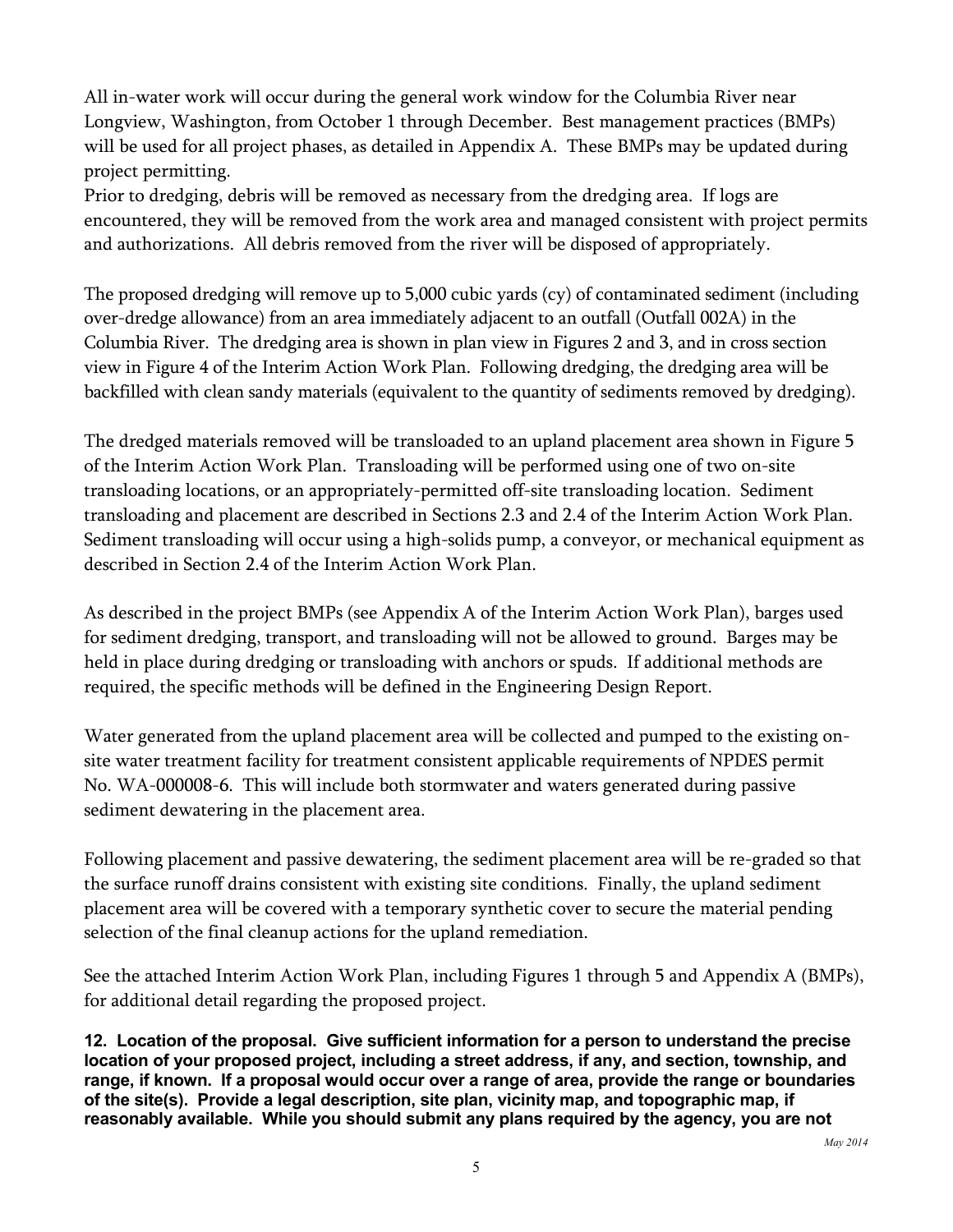### **required to duplicate maps or detailed plans submitted with any permit applications related to this checklist. [\[help\]](http://sepaguidance.epermitting.wa.gov/DesktopModules/help.aspx?project=0&node=564)**

The project is located in portions of Sections 25, 26, 35, and 36 of Township 8 North, Range 3 West of the Willamette Meridian. The approximate latitude and longitude coordinates are 46.137111 North and -123.004119 West for the remediation area and 46.141311 North and -123.010803 West for the upland placement area.

The Former Reynolds Plant located at 4029 Industrial Way along the Columbia River just outside the city limits of Longview, Washington 98632 (see Figure 1 of the Interim Action Work Plan). The Former Reynolds Plant includes Tax Parcels #6195302, 61950, and 61953, which are owned by Northwest Alloys. MBTL has been the owner of the facility assets and a tenant on the property since January 2011. For the purposes of this checklist, "site" refers to the property referenced by the above parcel numbers and the aquatic lands referenced below, including the sediment remediation area.

The Northwest Alloys-owned property extends to the extreme low water mark of the Columbia River. The aquatic lands located off shore of this point are owned by the State of Washington and are managed by the Washington State Department of Natural Resources (WDNR). The sediment remediation area is located on land leased to Northwest Alloys by WDNR (WDNR Aquatic Lands Lease #20-B09222).

The sediment remediation area (see Figures 2 and 3 of the Interim Action Work Plan) was delineated during sediment sampling overseen by Ecology during development of the Draft RI/FS (Anchor QEA 2014).

The conservatively delineated remediation area encompasses approximately 31,250 square feet (approximately 0.7 acre) and extends less than 2 feet below the sediment mudline (see Figure 2 of the Interim Action Work Plan). Sediment removal by dredging will require removal of additional materials below this depth (over-dredge allowance).

# **B. ENVIRONMENTAL ELEMENTS** [\[help\]](http://sepaguidance.epermitting.org/DesktopModules/help.aspx?project=0&node=580)

## **1. Earth**

**a. General description of the site [\[help\]](http://sepaguidance.epermitting.org/DesktopModules/help.aspx?project=0&node=583) (circle one): Flat, rolling, hilly, steep slopes, mountainous, other \_\_\_\_\_\_\_\_\_\_\_\_\_** 

The upland area of the Former Reynolds Plant is generally flat. There are a number of steep slopes associated with on-site ditches, as well as on-site levees along the Columbia River that are managed and maintained by the Consolidated Diking and Improvement District (CDID). Bathymetry in the nearshore slopes gently from the shoreline to the navigation channel where it then drops off.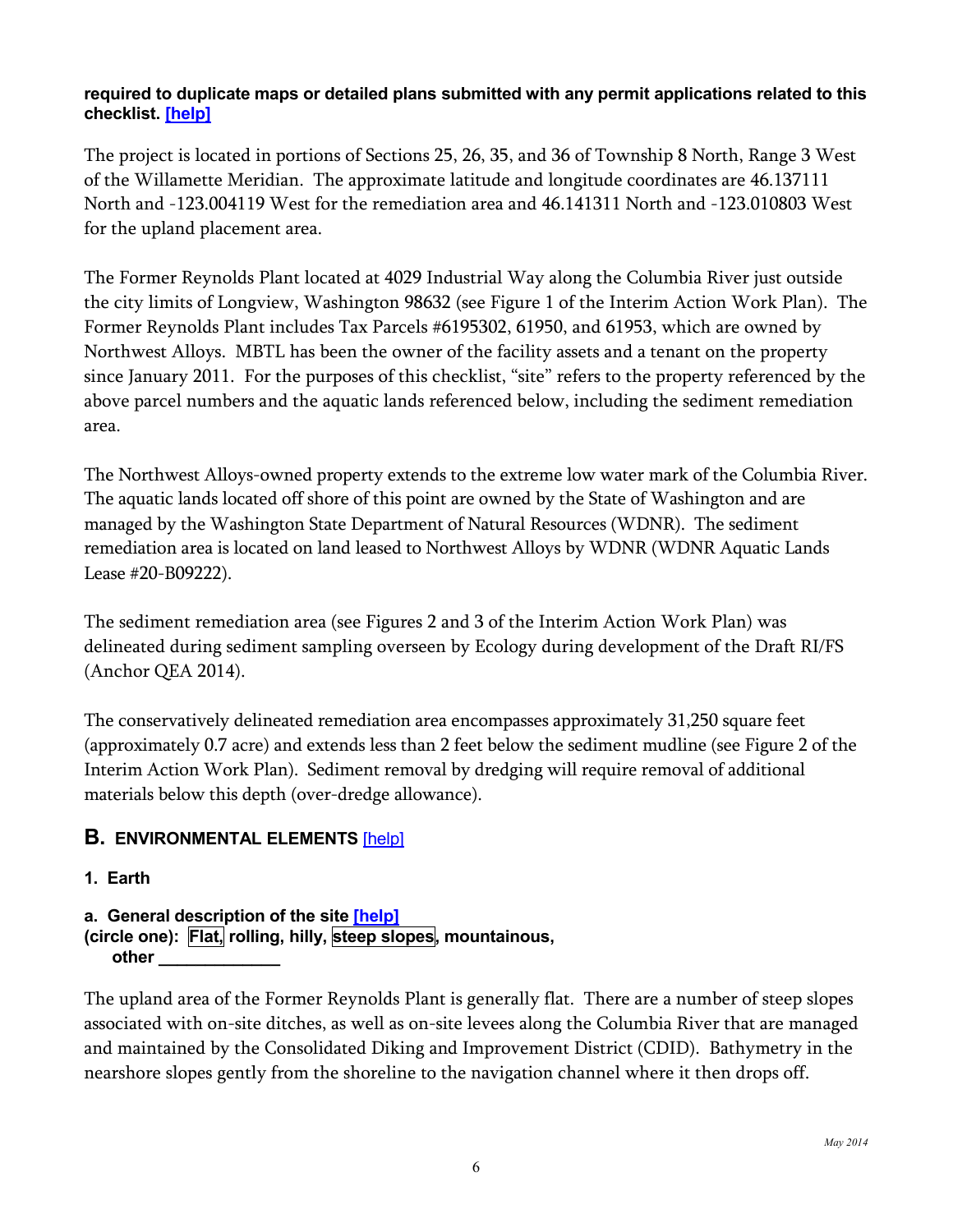The sediment remediation area is located from approximately 0 to -25 feet NGVD29. Slopes are flatter than 3H:1V.

# **b. What is the steepest slope on the site (approximate percent slope)? [\[help\]](http://sepaguidance.epermitting.org/DesktopModules/help.aspx?project=0&node=584)**

The upland area of the Former Reynolds Plant contains an average slope of less than two percent. The CDID levees are constructed at an approximately a 3H:1V (or 33 percent) slope. The steepest in-water slope within the Columbia River is approximately 3H:1V or 33 percent slope.

#### **c. What general types of soils are found on the site (for example, clay, sand, gravel, peat, muck)? If you know the classification of agricultural soils, specify them and note any agricultural land of long-term commercial significance and whether the proposal results in removing any of these soils. [\[help\]](http://sepaguidance.epermitting.org/DesktopModules/help.aspx?project=0&node=585)**

Geological conditions within and adjacent to the Former Reynolds Plant are described in the Draft RI/FS (Anchor QEA 2014). The soils found on the upland portions of the site are primarily clay and loam with the exception of an area of peat soils found in the northeastern portion of the property. The Natural Resource Conservation Service (NRCS) Web Soil Survey map for Cowlitz County identifies six different soil series on the site, including Arents, Caples silty clay loam, Maytown silt loam, Pilchuck loamy fine sand, Semiahmoo muck, and Snohomish silty clay loam (NRCS 2014). Soils found in the upland portion of the project area where the sediment placement area will be located include Arents, Caples silty clay loam, Maytown silt loam, and Pilchuck loamy fine sand (NRCS 2014). No prime farmland exists on the site. Soils within the site have been significantly disturbed by historical grading, filling, and excavation activities associated with historical and current industrial activities.

Surface sediments in the remediation area generally consist of a thin layer of brown flocculent material, underlain by silty sand. In the shallower half of the sediment area (i.e., toward the shoreline), silty sands are underlain by a poorly graded sand unit or by more silty sands. In the deeper half of the sediment area (i.e., toward the channel), silty sands are underlain by a hard silt/clay unit at 1 to 1.5 feet below mudline.

# **d. Are there surface indications or history of unstable soils in the immediate vicinity? If so, describe. [\[help\]](http://sepaguidance.epermitting.org/DesktopModules/help.aspx?project=0&node=587)**

There are no surface indications or history of unstable soils at the site.

### **e. Describe the purpose, type, total area, and approximate quantities and total affected area of any filling, excavation, and grading proposed. Indicate source of fill. [\[help\]](http://sepaguidance.epermitting.org/DesktopModules/help.aspx?project=0&node=588)**

Excavation will involve the removal of up to approximately 5,000 cy of sediments over approximately 31,250 square feet. All excavation will occur in sediments with an existing mudline elevation of approximately 0 to -25 feet NGVD29 as necessary to remove the contaminated sediments. The depth of dredging will be a minimum of 2 feet below mudline and up to approximately 4 feet below mudline. Figure 3 shows a plan view of the dredging area, and Figure 4 shows cross-sections of the dredging area and dredging depths. Contaminated sediment will be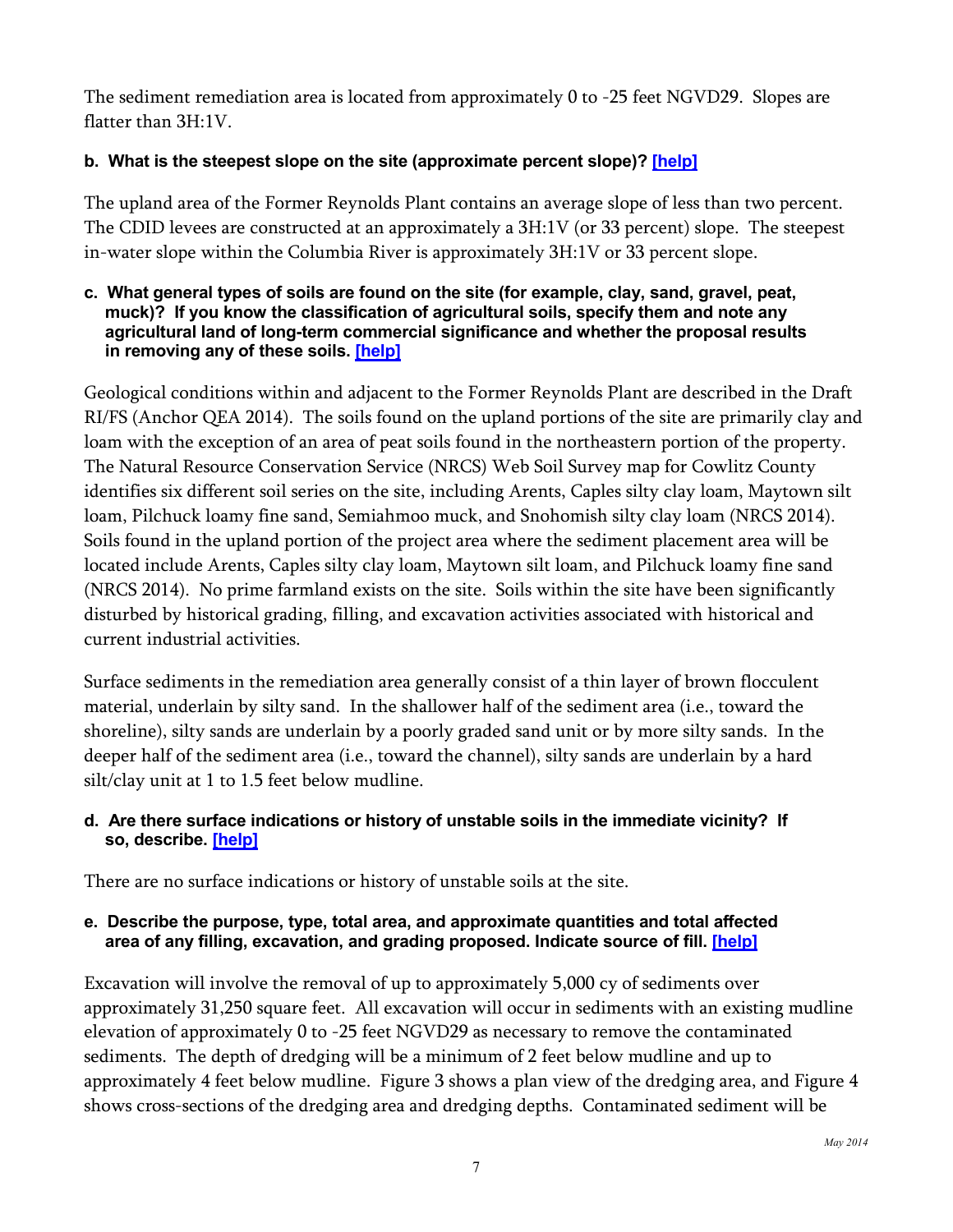dredged by mechanical means with the use of an environmental bucket to the extent practicable; however, a digging bucket may be required for the dredging of hard clay sediment in the south portion of the dredging area. Dredged material will be placed on a barge and moved to an upland, transload facility location. Barge movement will remain in sufficient water depth at all times to avoid grounding during low-water conditions. BMPs to be utilized during dredging are described in Appendix A of the Interim Action Work Plan.

Clean, sandy backfill material will be placed in the dredging prism to balance the quantity of materials removed from the river. The backfill will consist of clean (non-contaminated) sandy materials similar to the existing sandy sediments located in the Columbia River adjacent to the Former Reynolds Plant. Placement methods will ensure that the total placement quantity is consistent with the quantity of material removed by dredging. Placement thicknesses will vary, with a 1-foot minimum thickness placed throughout the dredging area. Clean backfill material will be transported to the work area by barge and will be placed in the dredging area using mechanical dredging equipment. Bathymetric surveys performed before and after the placement of backfill will verify that placement has occurred according to project requirements.

# **f. Could erosion occur as a result of clearing, construction, or use? If so, generally describe. [\[help\]](http://sepaguidance.epermitting.org/DesktopModules/help.aspx?project=0&node=589)**

The upland sediment placement area (see Figure 5 of the Interim Action Work Plan) will be cleared and grubbed. A berm will be constructed around the placement area, and the sediments will be covered after placement and dewatering. Erosion could occur during upland construction activities; however, BMPs will be employed as described in Appendix A of the Interim Action Work Plan to minimize erosion.

## **g. About what percent of the site will be covered with impervious surfaces after project construction (for example, asphalt or buildings)? [\[help\]](http://sepaguidance.epermitting.org/DesktopModules/help.aspx?project=0&node=590)**

No additional areas of impervious surfaces will be placed as part of this Interim Action. As part of the Interim Action, the upland sediment placement area will be constructed within an existing landfill and fill deposit located in the southwest corner of the upland property. The sediment placement area will be covered with a temporary synthetic material pending future construction of the final cleanup action for this area.

# **h. Proposed measures to reduce or control erosion, or other impacts to the earth, if any: [\[help\]](http://sepaguidance.epermitting.org/DesktopModules/help.aspx?project=0&node=591)**

BMPs will be implemented to reduce and control erosion and other impacts to the earth (see Appendix A of the Interim Action Work Plan).

# **2. Air**

**a. What types of emissions to the air would result from the proposal during construction, operation, and maintenance when the project is completed? If any, generally describe and give approximate quantities if known. [\[help\]](http://sepaguidance.epermitting.org/DesktopModules/help.aspx?project=0&node=593)**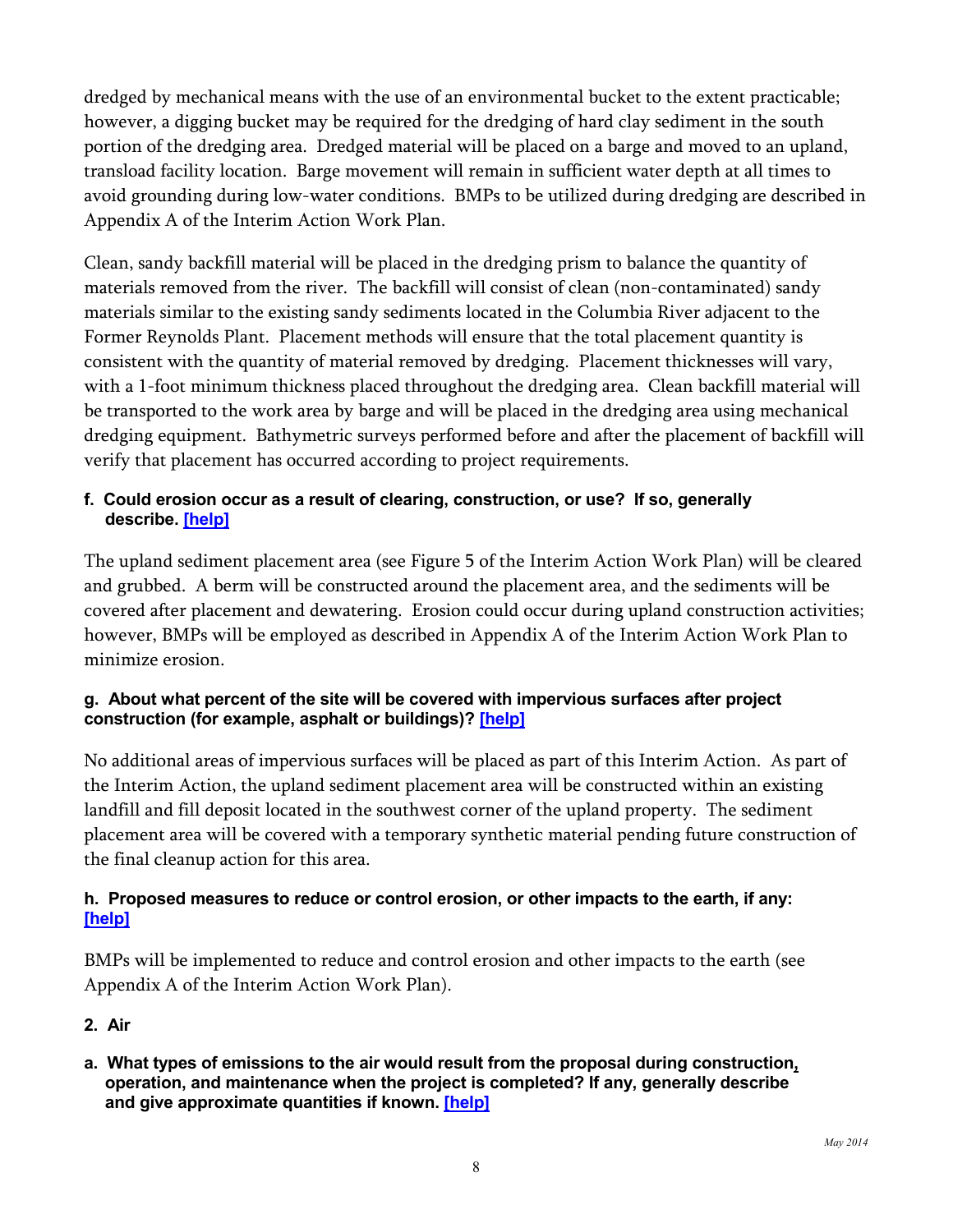The Interim Action will result in short-term increases in emissions from heavy equipment used to complete the construction activities. This equipment will include tug vessels, trucks, and heavy equipment used to dredge, transload, and place the contaminated sediments and sandy backfill. No long-term increases in air emissions will result from the completed project.

## **b. Are there any off-site sources of emissions or odor that may affect your proposal? If so, generally describe. [\[help\]](http://sepaguidance.epermitting.wa.gov/DesktopModules/help.aspx?project=0&node=594)**

There are no off-site sources of emissions or odor that may affect the project.

### **c. Proposed measures to reduce or control emissions or other impacts to air, if any: [\[help\]](http://sepaguidance.epermitting.org/DesktopModules/help.aspx?project=0&node=595)**

BMPs will be implemented to reduce and control emissions or other impacts to air (see Appendix A of the Interim Action Work Plan).

### **3. Water**

### **a. Surface Water:** [\[help\]](http://sepaguidance.epermitting.wa.gov/DesktopModules/help.aspx?project=0&node=597)

#### **1) Is there any surface water body on or in the immediate vicinity of the site (including year-round and seasonal streams, saltwater, lakes, ponds, wetlands)? If yes, describe type and provide names. If appropriate, state what stream or river it flows into. [\[help\]](http://sepaguidance.epermitting.org/DesktopModules/help.aspx?project=0&node=598)**

The project area is located in and along the Columbia River in Longview, Washington. This portion of the Columbia River is freshwater and tidally influenced. This area is designated as "shoreline" by the WDNR's Water Typing System (as referenced in WAC 222-16-031(1)).

### **2) Will the project require any work over, in, or adjacent to (within 200 feet) the described waters? If yes, please describe and attach available plans. [\[help\]](http://sepaguidance.epermitting.org/DesktopModules/help.aspx?project=0&node=599)**

Yes, the Interim Action will require excavation and fill within the Columbia River, and transloading of sediments in overwater or shoreline areas. The on-site, upland sediment placement area is to be constructed more than 200 feet from the described waters. Proposed work areas are shown in Figures 1 through 5 of the Interim Action Work Plan.

#### **3) Estimate the amount of fill and dredge material that would be placed in or removed from surface water or wetlands and indicate the area of the site that would be affected. Indicate the source of fill material. [\[help\]](http://sepaguidance.epermitting.org/DesktopModules/help.aspx?project=0&node=600)**

Excavation will involve the removal of up to approximately 5,000 cy of sediments (including over-dredge allowance). The remediation area is approximately 31,250 square feet. An equivalent quantity of sandy materials will be used to backfill the dredging area excavation. The sandy materials will be sourced from a nearby quarry source or from a riverine-sourced material. The material will be similar in grain size to existing local sandy sediments and will be tested prior to implementing the project to ensure that it is free from contamination.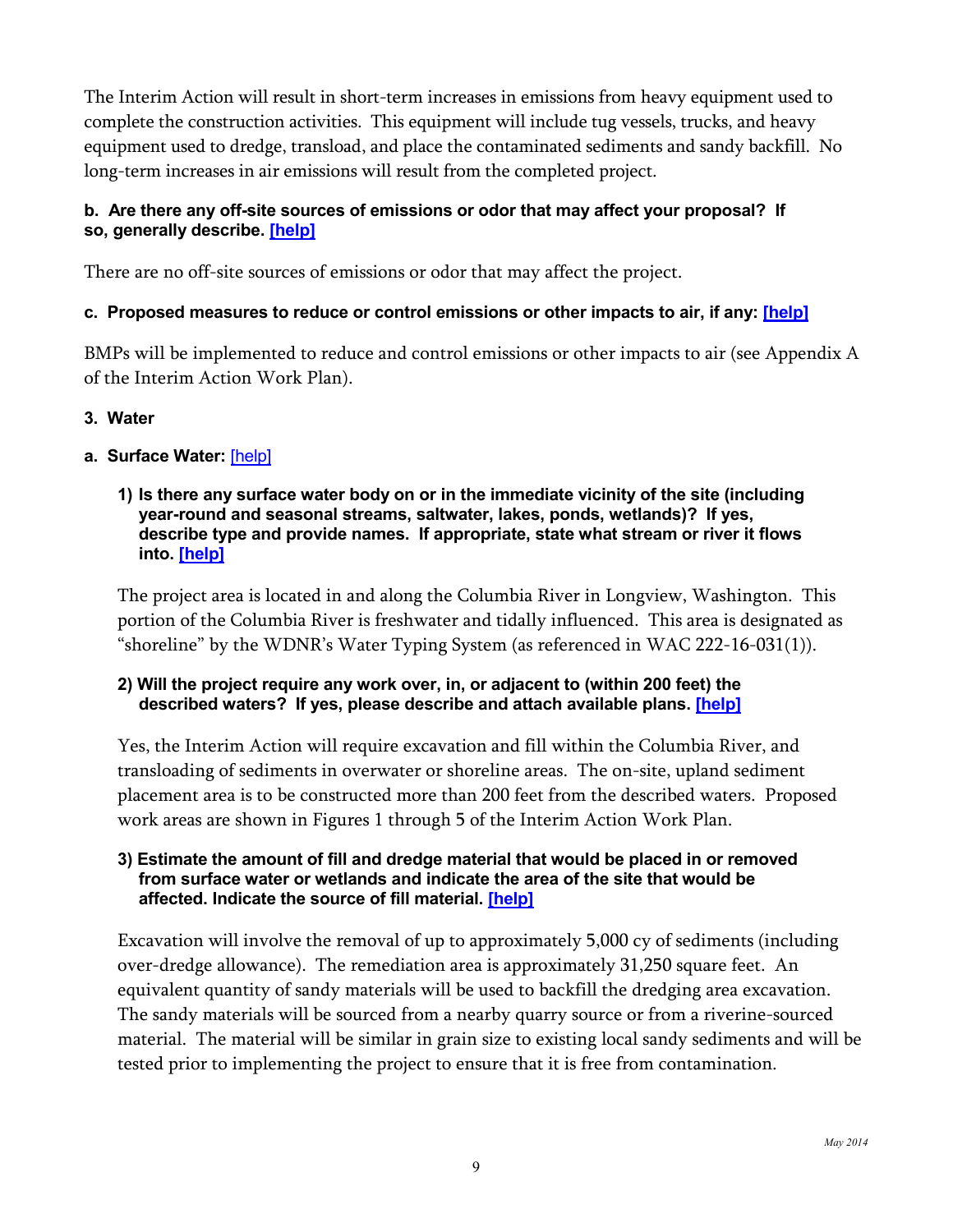#### **4) Will the proposal require surface water withdrawals or diversions? Give general description, purpose, and approximate quantities if known. [\[help\]](http://sepaguidance.epermitting.org/DesktopModules/help.aspx?project=0&node=601)**

No surface water withdrawals or diversions are planned as part of the Interim Action.

## **5) Does the proposal lie within a 100-year floodplain? If so, note location on the site plan. [\[help\]](http://sepaguidance.epermitting.wa.gov/DesktopModules/help.aspx?project=0&node=602)**

The upland placement area is located within the floodplain of the Columbia River. However, this area is protected by the flood control levee operated by the Consolidated Diking and Improvement District (CDID). Along the Former Reynolds Plant, the height of the levee averages approximately 32 feet above mean sea level, which protects the site from flood events with recurrence intervals of greater than 500 years.

### **6) Does the proposal involve any discharges of waste materials to surface waters? If so, describe the type of waste and anticipated volume of discharge. [\[help\]](http://sepaguidance.epermitting.org/DesktopModules/help.aspx?project=0&node=603)**

Dredging, backfilling and transloading activities will be performed using the BMPs to reduce and control discharges of waste materials to surface waters (see Appendix A of the Interim Action Work Plan). Water generated from the upland placement area will be collected and pumped to the existing on-site water treatment facility for treatment consistent applicable requirements of NPDES permit No. WA 000008-6. Stormwater and waters generated during passive sediment dewatering in the placement area will also be managed in this manner.

### **b. Ground Water:**

**1) Will groundwater be withdrawn from a well for drinking water or other purposes? If so, give a general description of the well, proposed uses and approximate quantities withdrawn from the well. Will water be discharged to groundwater? Give general description, purpose, and approximate quantities if known. [\[help\]](http://sepaguidance.epermitting.org/DesktopModules/help.aspx?project=0&node=609)**

No water is proposed to be withdrawn from or discharged to groundwater as part of this project.

**2) Describe waste material that will be discharged into the ground from septic tanks or other sources, if any (for example: Domestic sewage; industrial, containing the following chemicals. . . ; agricultural; etc.). Describe the general size of the system, the number of such systems, the number of houses to be served (if applicable), or the number of animals or humans the system(s) are expected to serve. [\[help\]](http://sepaguidance.epermitting.org/DesktopModules/help.aspx?project=0&node=610)**

No waste material is proposed to be discharged into the ground. Dredged material will be placed on the ground to be beneficially reused as a component of a landfill cap in the final site remedial action.

#### **c. Water runoff (including stormwater):**

**1) Describe the source of runoff (including storm water) and method of collection and disposal, if any (include quantities, if known). Where will this water flow? Will this water flow into other waters? If so, describe. [\[help\]](http://sepaguidance.epermitting.org/DesktopModules/help.aspx?project=0&node=613)**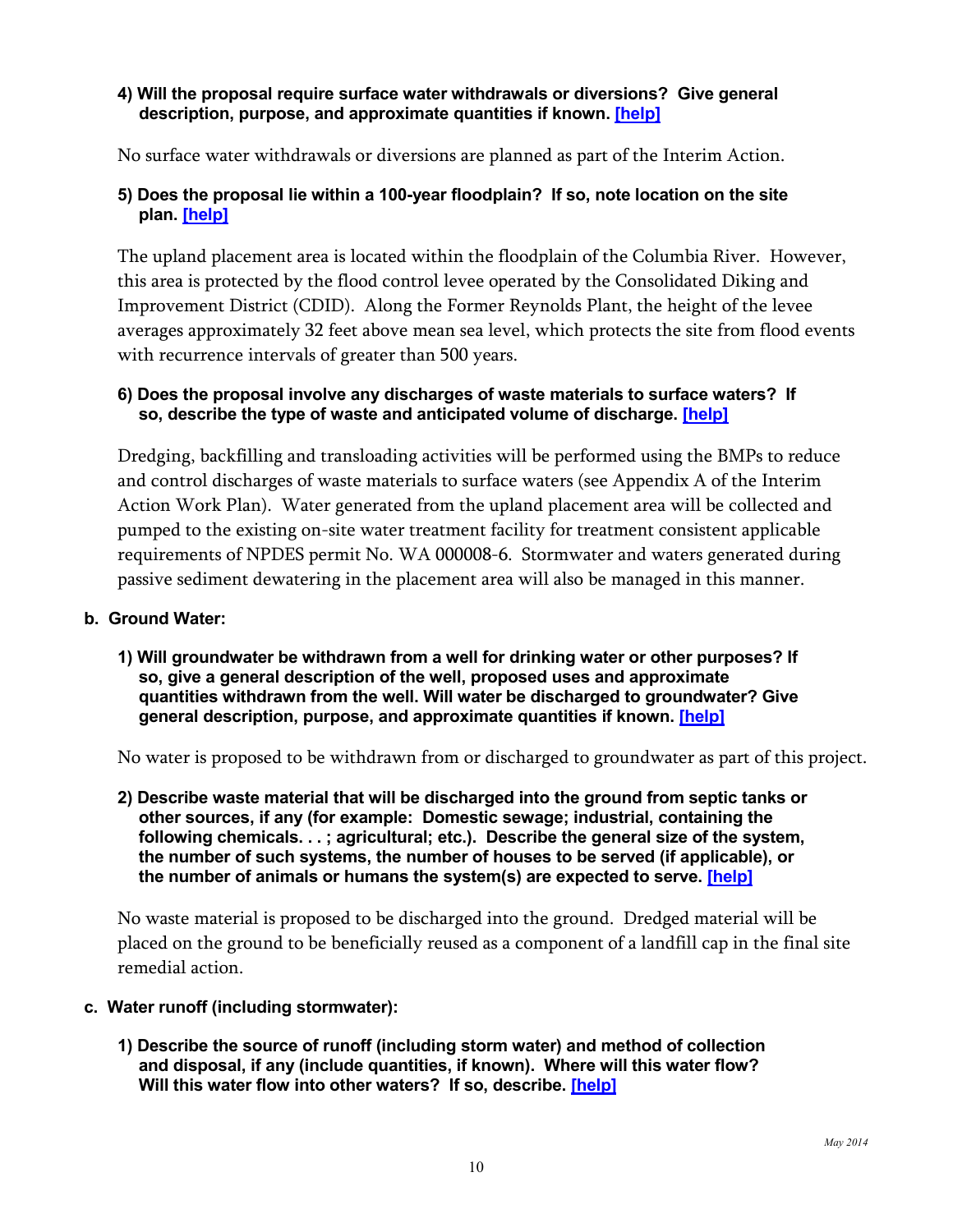Water generated from the upland placement area will be collected and pumped to the existing on-site water treatment system for treatment consistent applicable requirements of NPDES permit No. WA 000008-6. Stormwater and waters generated during passive sediment dewatering in the placement area will also be managed in this manner.

## **2) Could waste materials enter ground or surface waters? If so, generally describe. [\[help\]](http://sepaguidance.epermitting.org/DesktopModules/help.aspx?project=0&node=614)**

It is unlikely that waste materials would enter surface waters from the site. Risks of spills during construction would be managed through BMPs as described in Appendix A of the Interim Action Work Plan. The chemical constituents present in the dredged sediments are similar in type and concentration to those in soils and fill underlying the sediment placement area. The sediment placement area is located above the elevation of groundwater. The dredged materials are to be covered with a temporary synthetic material until future implementation of a final upland cleanup action for this area.

## **3) Does the proposal alter or otherwise affect drainage patterns in the vicinity of the site? If so, describe.**

Drainage from within the on-site, upland placement area will be managed the same manner as prior to placement. Stormwater drainage from the upland placement area and vicinity will continue to be managed consistent with the requirements of NPDES Permit No. WA 000008-6.

# **d. Proposed measures to reduce or control surface, ground, and runoff water, and drainage pattern impacts, if any:**

The sediment placement area will be surrounded by a containment berm. Waters generated during sediment placement and dewatering (including stormwater) will be managed consistent with the requirements of NPDES Permit No. WA 000008-6. The sediments will be covered with a temporary synthetic cover pending implementation of the final cleanup action.

## **4. Plants** [\[help\]](http://sepaguidance.epermitting.org/DesktopModules/help.aspx?project=0&node=617)

## **a. Check the types of vegetation found on the site:** [\[help\]](http://sepaguidance.epermitting.org/DesktopModules/help.aspx?project=0&node=618)

- deciduous tree: alder, maple, aspen, other:
- evergreen tree: fir, cedar, pine, other
- \_X\_\_shrubs

\_X\_\_grass

\_\_\_\_pasture

- \_\_\_\_crop or grain
- \_\_\_\_orchards, vineyards or other permanent crops
- wet soil plants: cattail, buttercup, <del>bullrush</del>, skunk cabbage, other:
- \_\_\_\_water plants: water lily, eelgrass, milfoil, other
- \_ \_\_other types of vegetation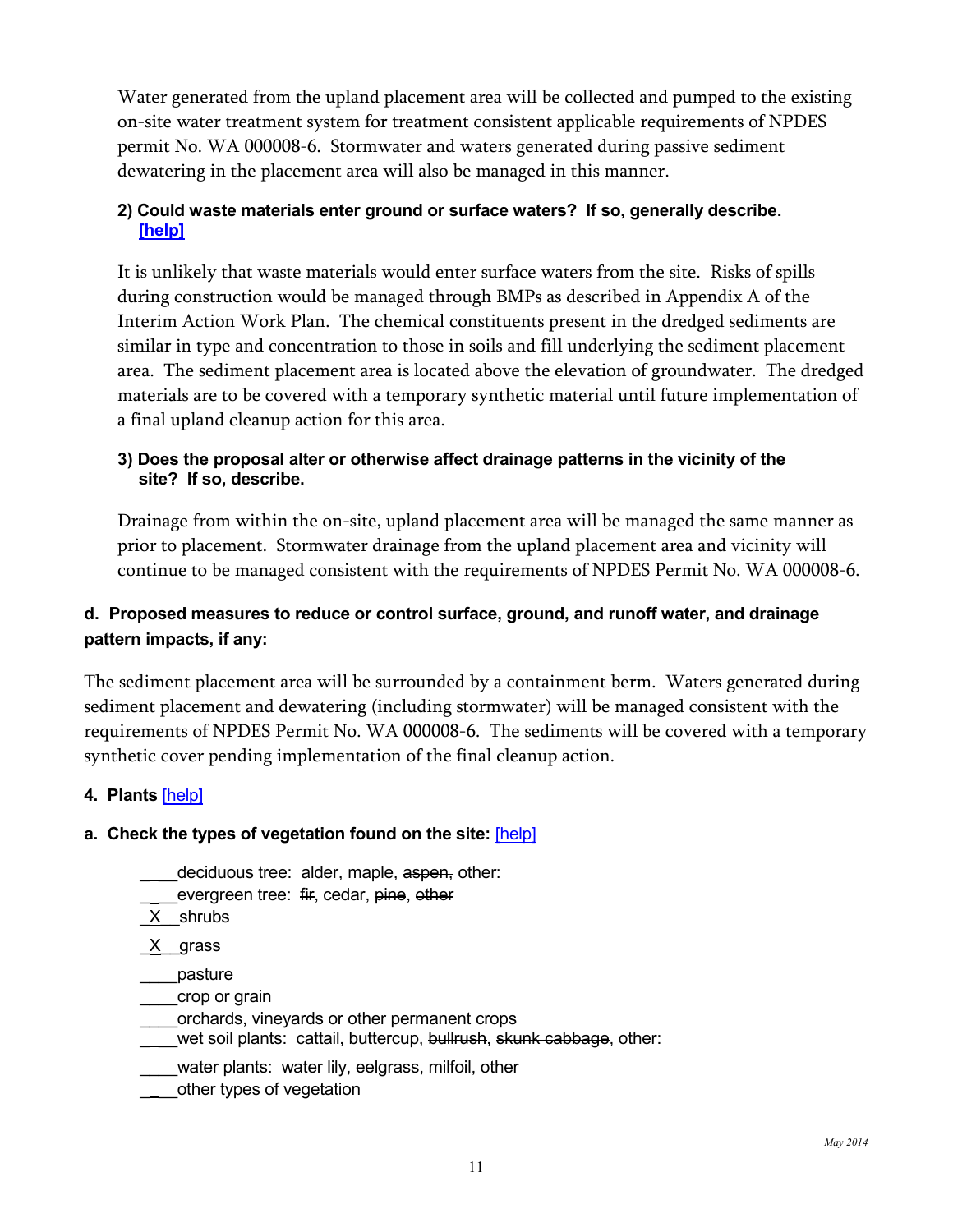The sediment placement area is mostly composed of grass species and small shrubs. No vegetation is found in the aquatic portions of the remediation site.

## **b. What kind and amount of vegetation will be removed or altered? [\[help\]](http://sepaguidance.epermitting.org/DesktopModules/help.aspx?project=0&node=619)**

The existing vegetation cover in the upland sediment placement area is mostly composed of grass species and small shrubs. The sediment placement area (approximately 0.9 acre) will be cleared and grubbed prior to construction of the containment berm and placement of the dredged materials. The aquatic work area is devoid of vegetation.

## **c. List threatened and endangered species known to be on or near the site. [\[help\]](http://sepaguidance.epermitting.wa.gov/DesktopModules/help.aspx?project=0&node=620)**

No threatened or endangered plant species are in the project area.

### **d. Proposed landscaping, use of native plants, or other measures to preserve or enhance vegetation on the site, if any: [\[help\]](http://sepaguidance.epermitting.org/DesktopModules/help.aspx?project=0&node=621)**

No plantings are proposed as part of this project.

## **e. List all noxious weeds and invasive species known to be on or near the site.**

The noxious weeds and invasive species observed on or near the site consist of those species typically found on developed industrial areas in and around Longview, Washington. The following noxious weeds, listed on the 2013 Cowlitz County Noxious Weeds List, have been observed on or near the Former Reynolds Plant: Scotch broom (Cytisus scoparius), Canada thistle (Cirsium arvense), English ivy (Hedera helix), policeman's helmet (Impatiens glandulifera), reed canarygrass (Phalaris arundinacea), Himalayan blackberry (Rubus bifrons), common tansy (Tanacetum vulgare).

Invasive purple loosestrife (Lythrum salicaria), an aquatic plant, is a problem in the Columbia River estuary (up to approximately river mile 29) but does not extend further upriver (USACE 2003). Eurasian milfoil (Myriophyllum spicatum) is found in the Columbia River where other aquatic vegetation exists.

According to an extensive sampling effort completed in 2004, it is estimated that at least 81 invasive species have been introduced into the lower Columbia River since the mid-1800s, of which, 23% are aquatic plants (Sytsma et al. 2004).

#### **5. Animals**

#### **a. List any birds and other animals which have been observed on or near the site or are known to be on or near the site. Examples include: [\[help\]](http://sepaguidance.epermitting.org/DesktopModules/help.aspx?project=0&node=623)**

birds: hawk, heron, eagle, songbirds, other: osprey, other: birds of prey corvids, waterfowl

- mammals: deer, beaver, other: marine mammals (California sea lions, Steller sea lions), weasels, mink, small mammals (mice, voles, moles, etc.)
- fish: bass, salmon, trout, smelt, shellfish, other: steelhead, sturgeon, northern pikeminnow, etc.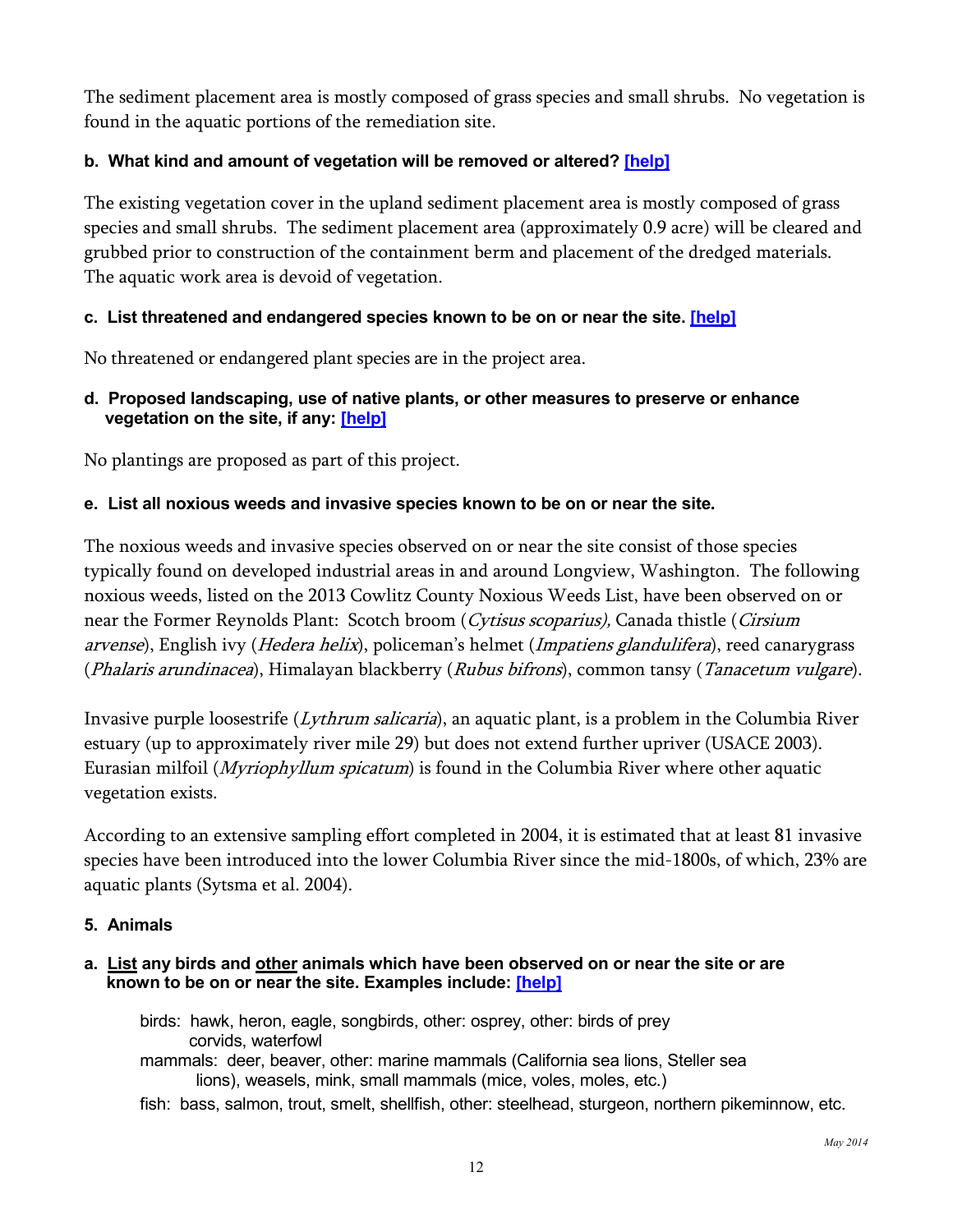## **b. List any threatened and endangered species known to be on or near the site. [\[help\]](http://sepaguidance.epermitting.wa.gov/DesktopModules/help.aspx?project=0&node=624)**

Table 1 details several Endangered Species Act (ESA)-listed species known to potentially occur in or near the Columbia River, adjacent to the site.

| <b>Species</b>                                                                                                                                                                                               | <b>Status</b> | <b>Agency</b> | <b>Critical Habitat Status</b> |
|--------------------------------------------------------------------------------------------------------------------------------------------------------------------------------------------------------------|---------------|---------------|--------------------------------|
| Chinook Salmon (Oncorhynchus tshawytscha) - Upper<br>Columbia River Spring Run Evolutionarily Significant Unit (ESU)                                                                                         | Endangered    | <b>NMFS</b>   | Designated                     |
| Chinook Salmon (Oncorhynchus tshawytscha) - Lower<br>Columbia River ESU, Snake River Spring/Summer Run ESU,<br>Snake River Fall Run ESU, Upper Willamette River ESU                                          | Threatened    | <b>NMFS</b>   | Designated                     |
| Chum Salmon (O. keta) - Columbia River ESU                                                                                                                                                                   | Threatened    | <b>NMFS</b>   | Designated                     |
| Coho Salmon (O. kisutch) - Lower Columbia River ESU                                                                                                                                                          | Threatened    | <b>NMFS</b>   | Not yet proposed               |
| Sockeye Salmon (O. nerka) - Snake River ESU                                                                                                                                                                  | Endangered    | <b>NMFS</b>   | Designated                     |
| Steelhead Trout (O. mykiss) - Lower Columbia River Distinct<br>Population Segment (DPS), Middle Columbia River DPS, Upper<br>Columbia River DPS, Snake River Basin DPS, Upper Willamette<br><b>River DPS</b> | Threatened    | <b>NMFS</b>   | Designated                     |
| Bull Trout (Salvelinus confluentus) -U.S.A., conterminous,<br>lower 48 states                                                                                                                                | Threatened    | <b>NMFS</b>   | Designated                     |
| North American Green Sturgeon (Acipenser medirostris) -<br>Southern DPS                                                                                                                                      | Threatened    | <b>NMFS</b>   | Designated                     |
| Columbia River Smelt (Eulachon) (Thaleichthys pacificus) -<br>Southern DPS                                                                                                                                   | Threatened    | <b>NMFS</b>   | Designated                     |
| Streaked Horned Lark (Eremophila alpestris strigata) -<br>wherever it is found                                                                                                                               | Threatened    | <b>USFWS</b>  | Designated                     |
| Columbian white-tailed deer (Odocoileus virginianus leucurus)<br>- Columbia River population                                                                                                                 | Endangered    | <b>USFWS</b>  | None                           |

| Table 1                                                                                            |
|----------------------------------------------------------------------------------------------------|
| ESA-listed Species Potentially in the Vicinity of the Former Reynolds Plant Interim Action Project |

Notes:

DPS – Distinct Population Segment

ESU – Evolutionary Significant Unit

NMFS – National Marine Fisheries Service

USFWS – U.S. Fish and Wildlife Service

## **c. Is the site part of a migration route? If so, explain.** [\[help\]](http://sepaguidance.epermitting.org/DesktopModules/help.aspx?project=0&node=625)

The site is within the Pacific Flyway for migrating waterfowl. During the migratory season, the project site could conceivably be frequented by migrating waterfowl. Fish (e.g., salmonids, euchalon, and sturgeon) and marine mammals (e.g., California sea lion, and Steller sea lion) are also known to migrate through the Columbia River.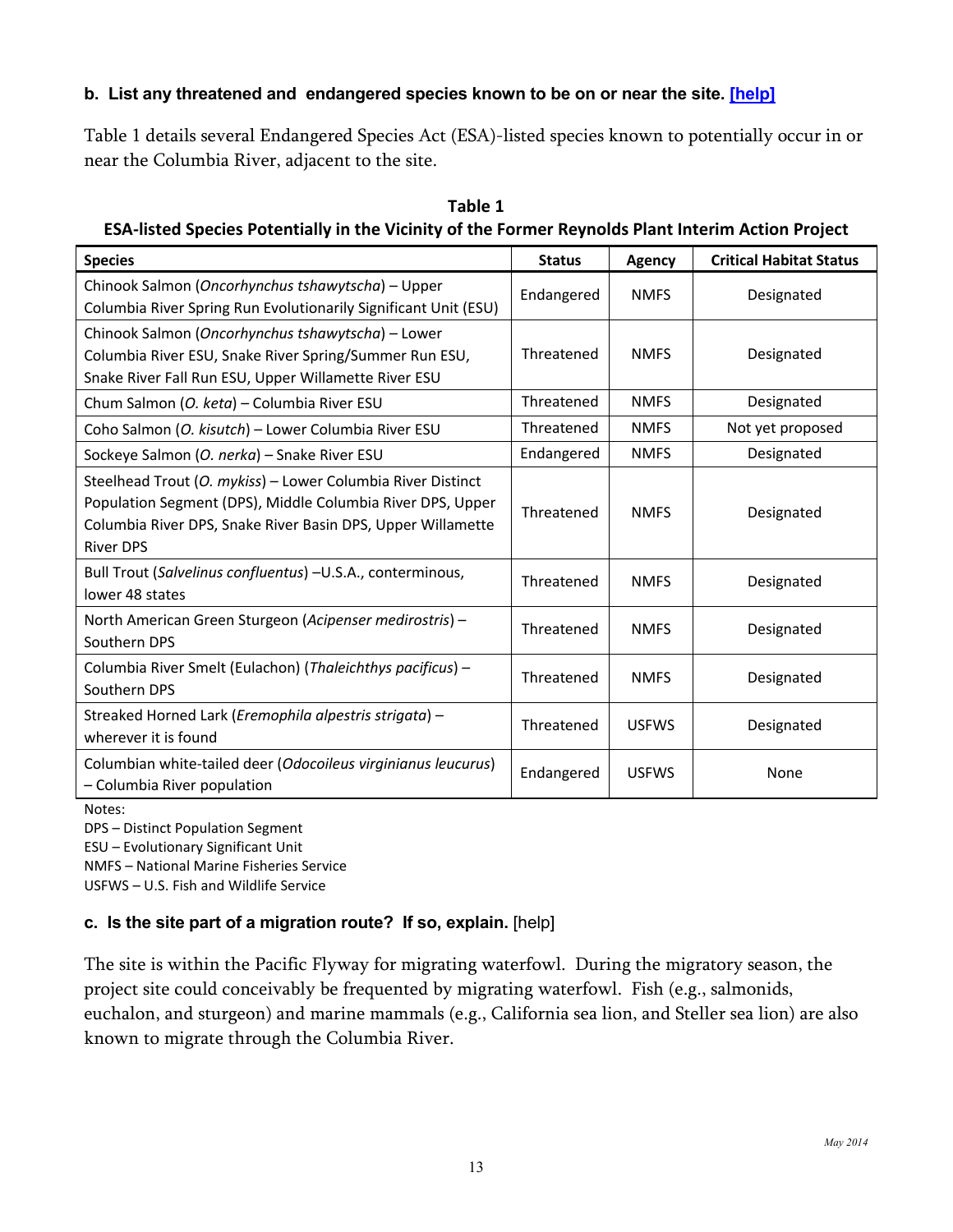# **d. Proposed measures to preserve or enhance wildlife, if any: [\[help\]](http://sepaguidance.epermitting.org/DesktopModules/help.aspx?project=0&node=626)**

All work will be conducted consistent with the requirements of permits to be developed with the U.S. Army Corps of Engineers, including requirements defined to address requirements of the ESA. Work methods will also be reviewed with input from the Washington Department of Fish and Wildlife. All in-water work will comply with applicable work windows. Other BMPs are described in Appendix A to the Interim Action Work Plan.

## **e. List any invasive animal species known to be on or near the site.**

According to an extensive sampling effort completed in 2004, it is estimated that at least 81 organisms have been introduced into the lower Columbia River since the mid-1800s (Sytsma et al. 2004). The majority of these species were fish (28%), aquatic plants (23%), and crustacea (15 %). The remaining 18% was a combination of mollusks, annelids, bryozoans, cnidaria, amphibians, reptiles, and an aquatic mammal (Sytsma et al. 2004).

# **6. Energy and natural resources**

### **a. What kinds of energy (electric, natural gas, oil, wood stove, solar) will be used to meet the completed project's energy needs? Describe whether it will be used for heating, manufacturing, etc. [\[help\]](http://sepaguidance.epermitting.org/DesktopModules/help.aspx?project=0&node=628)**

The Interim Action is being conducted to implement the remediation of sediments located adjacent to Outfall 002A, consistent with the requirements of Agreed Order No. DE-8940 as amended. No new sources of energy will be required once the project is complete.

## **b. Would your project affect the potential use of solar energy by adjacent properties? If so, generally describe. [\[help\]](http://sepaguidance.epermitting.org/DesktopModules/help.aspx?project=0&node=629)**

The Interim Action will not affect the potential use of solar energy.

## **c. What kinds of energy conservation features are included in the plans of this proposal? List other proposed measures to reduce or control energy impacts, if any: [\[help\]](http://sepaguidance.epermitting.org/DesktopModules/help.aspx?project=0&node=630)**

The Interim Action will be performed using appropriately sized marine and upland equipment to minimize energy consumption while safely completing the required work. On-site sediment transloading locations will be used if practicable to minimize energy use associated with sediment transportation. The implementation of the project is not expected to affect energy usage; therefore, no reduction measures are proposed.

## **7. Environmental health**

### **a. Are there any environmental health hazards, including exposure to toxic chemicals, risk of fire and explosion, spill, or hazardous waste, that could occur as a result of this proposal? If so, describe. [\[help\]](http://sepaguidance.epermitting.org/DesktopModules/help.aspx?project=0&node=632)**

The Interim Action will remove contaminated sediments from a localized area near Outfall 002A. The goal of the Interim Action is to reduce potential risks to human health and the environment by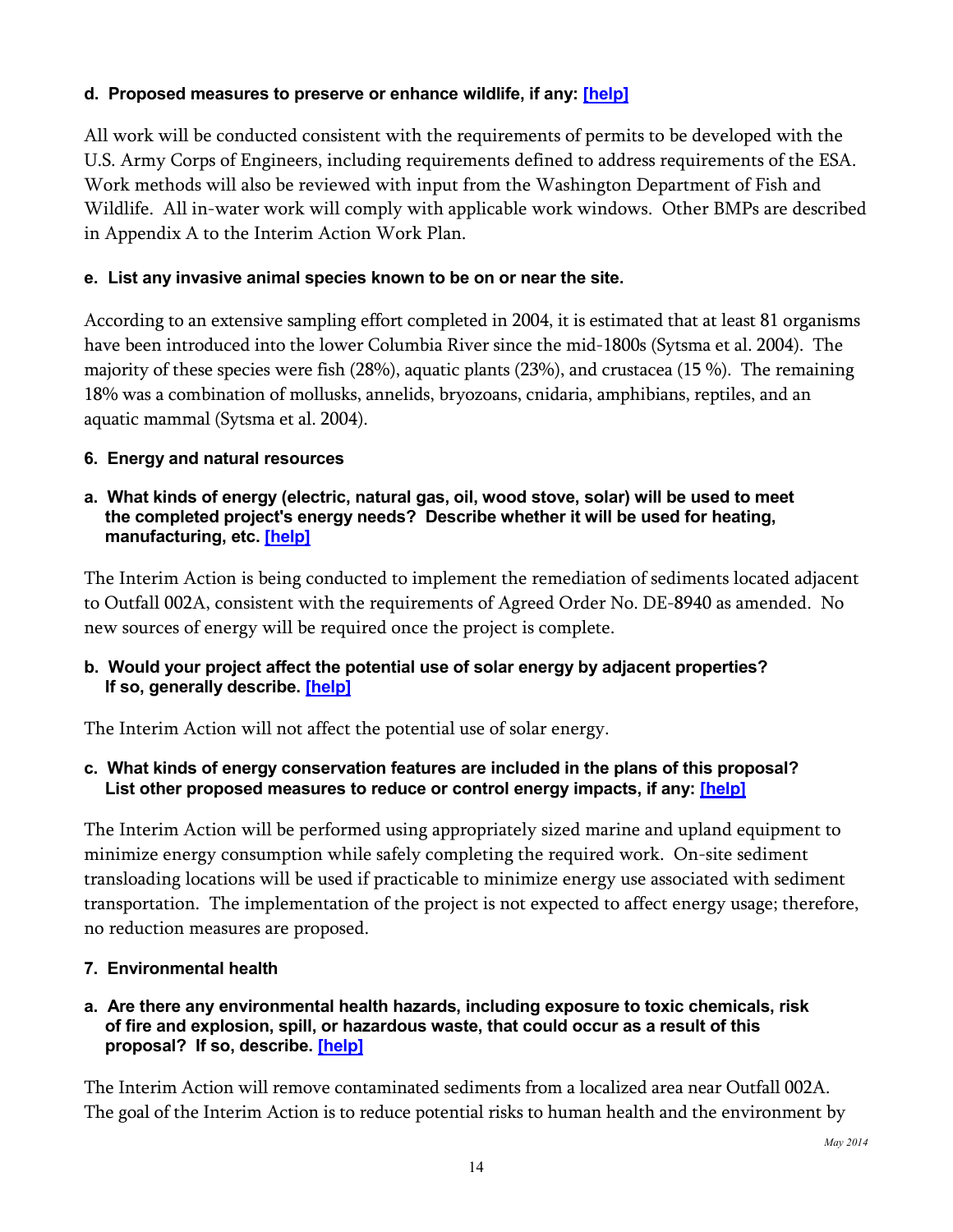completing the remediation of this area. Contaminated sediments will be handled and placed on-site in a manner consistent with provisions in the amendment to the Agreed Order No. DE-8940. Appropriate best management practices (see Appendix A of the Interim Action Work Plan) will be implemented to minimize potential risks of spills or other releases during implementation of the work.

# **1) Describe any known or possible contamination at the site from present or past uses.**

The Draft RI/FS (Anchor QEA 2014) describes in detail the current information regarding the nature and extent of contamination in sediments and in upland soils and groundwater at the site. The current Interim Action will remediate sediment contamination determined by Ecology to require remediation under MTCA. The sediment placement area (see Figure 5 of the Interim Action Work Plan) is located within a contaminated fill deposit that requires further remediation under MTCA.

#### **2) Describe existing hazardous chemicals/conditions that might affect project development and design. This includes underground hazardous liquid and gas transmission pipelines located within the project area and in the vicinity.**

The Interim Action will remove up to approximately 5,000 cy of sediment from the river (including over-dredge allowance). BMPs will be implemented to reduce and control potential hazards and conditions (see Appendix A of the Interim Action Work Plan). The sediment placement area (see Figure 5 of the Interim Action Work Plan) is located within a contaminated fill deposit that requires further remediation under MTCA.

### **3) Describe any toxic or hazardous chemicals that might be stored, used, or produced during the project's development or construction, or at any time during the operating life of the project.**

Other than the dredging, transloading, and placement of contaminated sediments and the use of petroleum fuels for operation of construction equipment, no storage, use, or production of toxic or hazardous chemicals are planned as part of this project.

# **4) Describe special emergency services that might be required.**

The Interim Action will comply with all applicable regulations related to emergency services. No special emergency services are anticipated to be needed.

# **5) Proposed measures to reduce or control environmental health hazards, if any:**

The Interim Action will include implementation of a water quality monitoring plan and a spill prevention, control, and countermeasures plan. Appropriate BMPs will be implemented to reduce and control environmental health hazards (see Appendix A of the Interim Action Work Plan).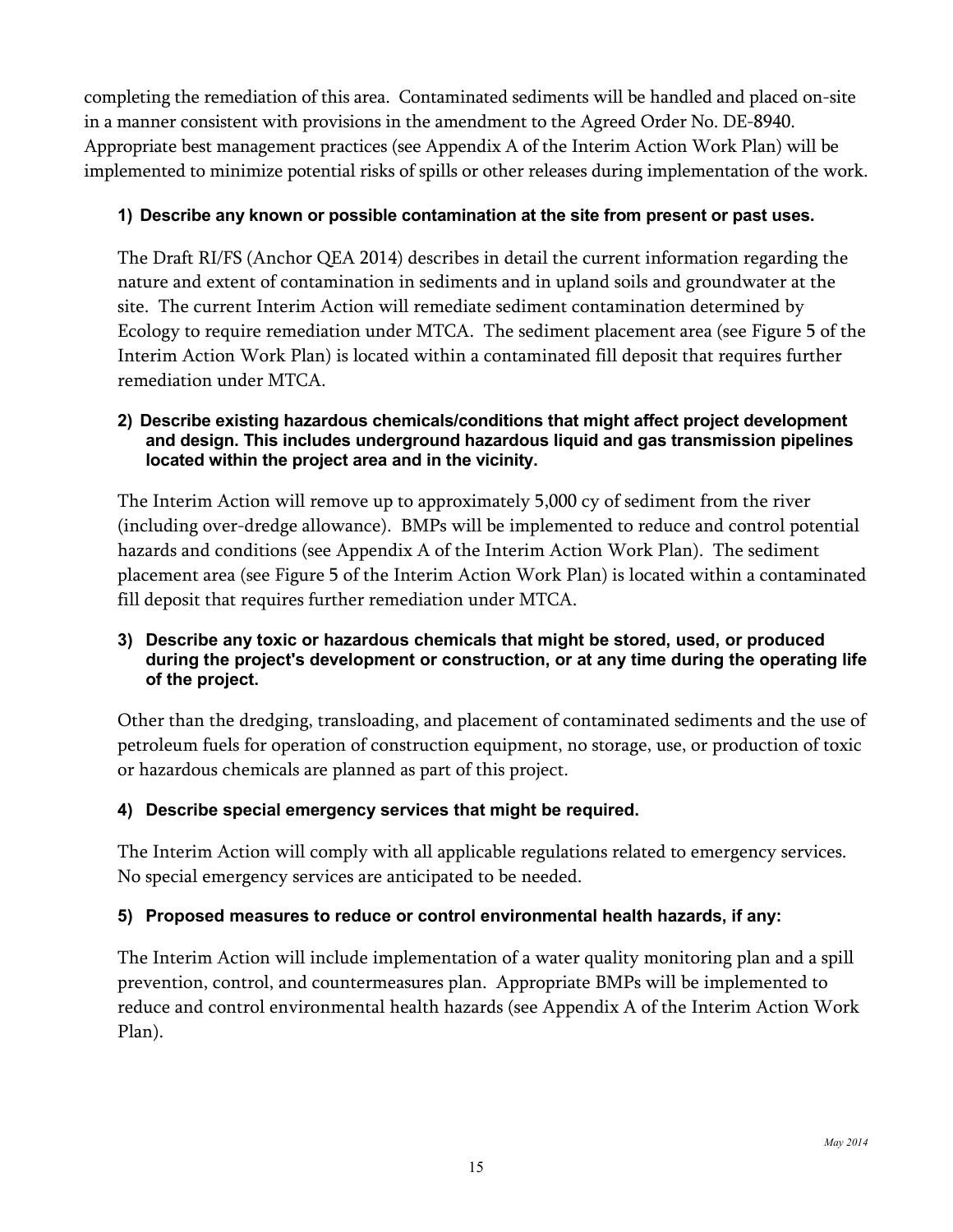- **b. Noise**
	- **1) What types of noise exist in the area which may affect your project (for example: traffic, equipment, operation, other)? [\[help\]](http://sepaguidance.epermitting.org/DesktopModules/help.aspx?project=0&node=635)**

None.

**2) What types and levels of noise would be created by or associated with the project on a short-term or a long-term basis (for example: traffic, construction, operation, other)? Indicate what hours noise would come from the site. [\[help\]](http://sepaguidance.epermitting.org/DesktopModules/help.aspx?project=0&node=636)**

Short-term increases in noise may occur from excavation and placement activities. Project BMPs include provisions for use of properly functioning mufflers, engine-intake silencers, and engine closures according to federal standards. Long-term noise levels at the site will remain similar to existing levels after project completion.

# **3) Proposed measures to reduce or control noise impacts, if any: [\[help\]](http://sepaguidance.epermitting.org/DesktopModules/help.aspx?project=0&node=637)**

Project BMPs include provisions for use of properly functioning mufflers, engine-intake silencers, and engine closures according to federal standards. All work activities will be performed in accordance with county and federal requirements for noise and obtain any site-specific requests for variances or other construction-related noise issues associated with the project.

### **8. Land and shoreline use**

## **a. What is the current use of the site and adjacent properties? Will the proposal affect current land uses on nearby or adjacent properties? If so, describe. [\[help\]](http://sepaguidance.epermitting.org/DesktopModules/help.aspx?project=0&node=639)**

The Former Reynolds Plant was formerly used for the manufacture of aluminum. Aluminum manufacturing operations ended in 2001, and portions of the Former Reynolds Plant have since been decommissioned. MBTL currently operates a bulk products terminal on the site that handles multiple products, including alumina, which is required for operation of an active Alcoa aluminum manufacturing facility near Wenatchee, Washington. MBTL also receives coal by rail, stores it on site, and transfers it by truck to Weyerhaeuser for use by that company.

The site (including both the Former Reynolds Plant and the adjacent leased areas within the Columbia River) comprises approximately 460 acres and is bounded by the Columbia River on the south and drainage ditches on the north, east, and west. The drainage ditches are operated by the CDID, which also manages the levee located within the site along the Columbia River shoreline. The ditches include CDID Ditch No. 14 to the west, CDID Ditch No. 10 to the north, and CDID Ditch No. 5 to the northeast. The property is bordered by the Weyerhaeuser industrial facility to the east.

The site is located in unincorporated Cowlitz County, in an area zoned for industrial uses. Industrial Way (SR 432) is the nearest transportation corridor and it extends through the north side of the property. The site includes multiple driveway access points, and connections to mainline rail operated by Burlington Northern Santa Fe railroad.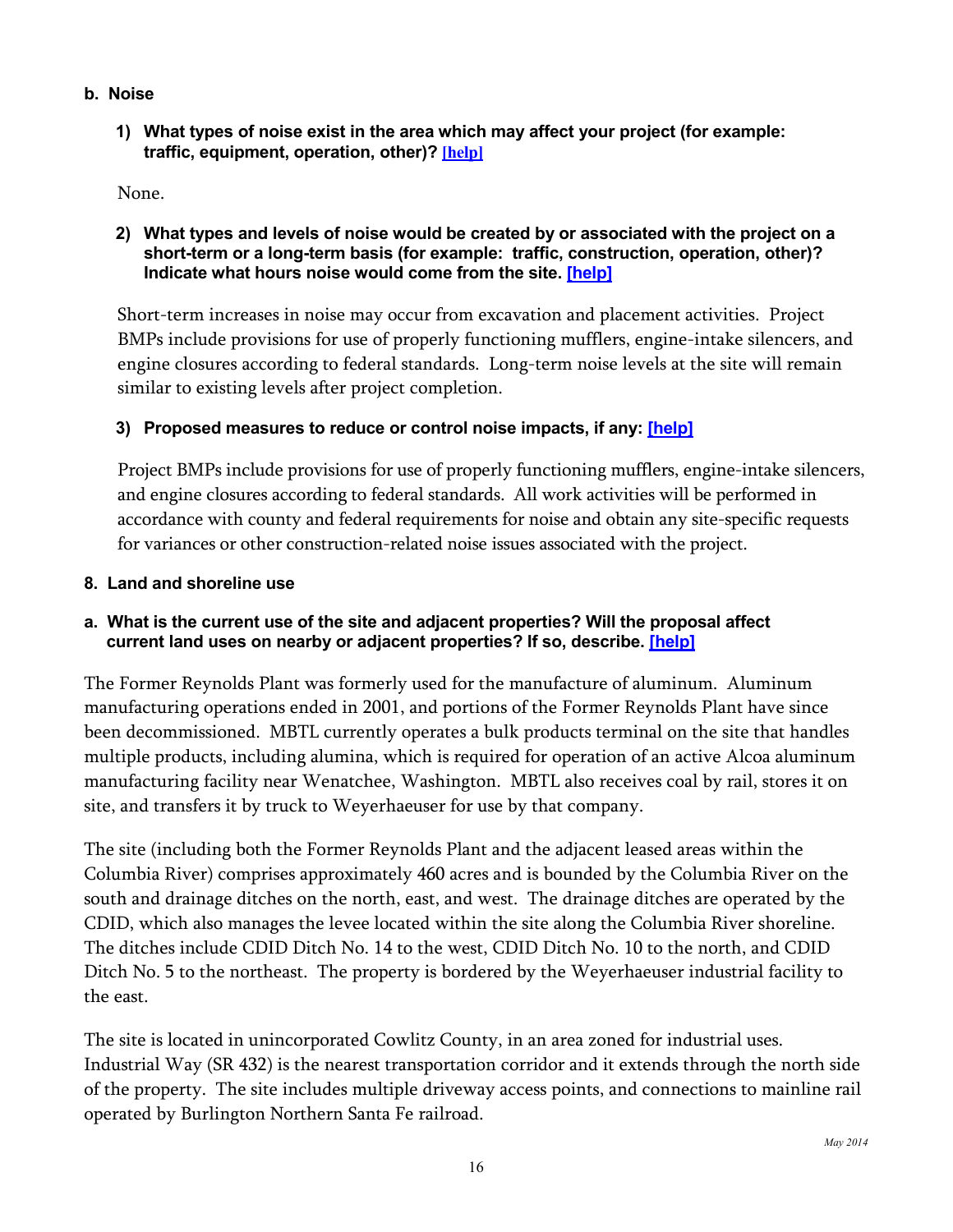**b. Has the project site been used as working farmlands or working forest lands? If so, describe. How much agricultural or forest land of long-term commercial significance will be converted to other uses as a result of the proposal, if any? If resource lands have not been designated, how many acres in farmland or forest land tax status will be converted to nonfarm or nonforest use? [\[help\]](http://sepaguidance.epermitting.org/DesktopModules/help.aspx?project=0&node=640)**

There is no documentation of agricultural or forestry use at the site.

**1) Will the proposal affect or be affected by surrounding working farm or forest land normal business operations, such as oversize equipment access, the application of pesticides, tilling, and harvesting? If so, how:**

No.

### **c. Describe any structures on the site. [\[help\]](http://sepaguidance.epermitting.org/DesktopModules/help.aspx?project=0&node=641)**

The Former Reynolds Plant is located within a portion of the property owned by Northwest Alloys. Northwest Alloys owns a total of approximately 536 acres of property. However, only the southern portion of this property (approximately 436 acres located south of Industrial Way) was included in the historical aluminum manufacturing operations. The Northwest Alloys property located north of Industrial Way remains undeveloped except for a small building that was a credit union, an old softball field, and power lines.

The Former Reynolds Plant also includes an existing dock structure and two wastewater outfalls that are located within the Columbia River. Neither the dock nor Outfall 001S are located within the dredging or backfill area. Outfall 002A discharges through a diffuser approximately 49 feet in length, located within the sediment remediation area, which is located within the Columbia River, off shore of the NW Alloys-owned property. The sediment remediation area ranges in mudline elevation from approximately 0 to -25 feet NGVD29. There are no structures located in the on-site, upland sediment placement area.

## **d. Will any structures be demolished? If so, what? [\[help\]](http://sepaguidance.epermitting.org/DesktopModules/help.aspx?project=0&node=642)**

No structures will be demolished as part of this project.

## **e. What is the current zoning classification of the site? [\[help\]](http://sepaguidance.epermitting.org/DesktopModules/help.aspx?project=0&node=643)**

The portion of the property where the project will occur is within Cowlitz County jurisdiction and zoned as Heavy Manufacturing (Cowlitz County 2014). The in-water portion of the project is in the Columbia River and not zoned (Cowlitz County 2014).

#### **f. What is the current comprehensive plan designation of the site? [\[help\]](http://sepaguidance.epermitting.org/DesktopModules/help.aspx?project=0&node=644)**

The portion of the site south of Industrial Way and adjacent to the shoreline is designated as Industrial Heavy and the Columbia River is designated as Forestry-Open Space by Cowlitz County (Cowlitz County 2014).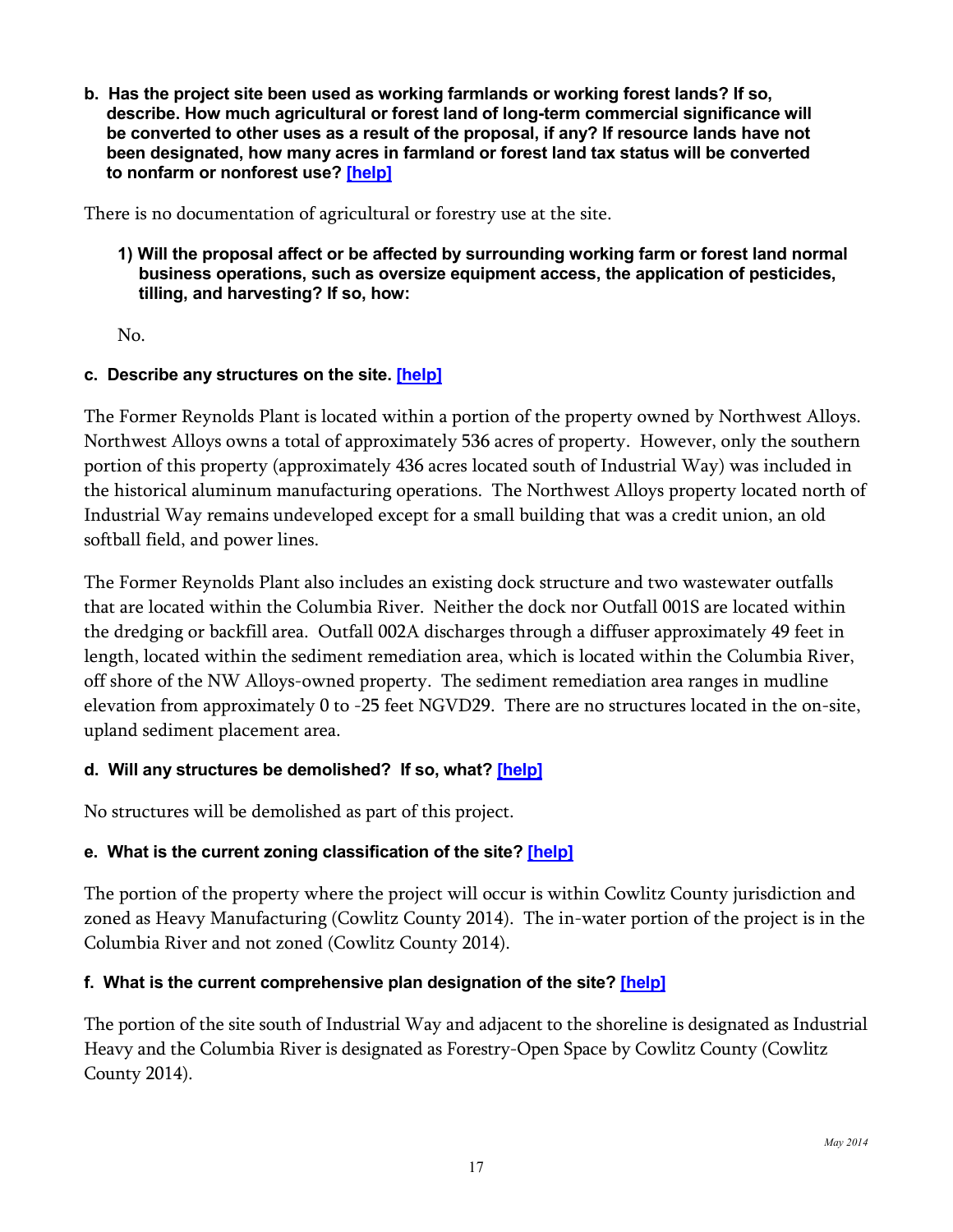## **g. If applicable, what is the current shoreline master program designation of the site? [\[help\]](http://sepaguidance.epermitting.org/DesktopModules/help.aspx?project=0&node=645)**

Currently, Cowlitz County is undergoing an update to its Shorelines Management Master Program adopted in 1977. Per the currently available online Draft Shoreline Environmental Designation Map, the project site is designated as Water Dependent Industrial (Cowlitz County 2014).

# **h. Has any part of the site been classified as a critical area by the city or county? If so, specify. [\[help\]](http://sepaguidance.epermitting.org/DesktopModules/help.aspx?project=0&node=646)**

The Columbia River, Columbia River shoreline, and Columbia River floodplain have been identified as environmentally sensitive or critical areas per the Cowlitz County Code 19.15. Additionally, the reach of the Columbia River adjacent to the project site is designated as critical habitat for 12 populations of salmon and steelhead for migration and rearing.

# **i. Approximately how many people would reside or work in the completed project? [\[help\]](http://sepaguidance.epermitting.org/DesktopModules/help.aspx?project=0&node=647)**

The Interim Action would not add any additional workers beyond the current levels, once completed.

# **j. Approximately how many people would the completed project displace? [\[help\]](http://sepaguidance.epermitting.org/DesktopModules/help.aspx?project=0&node=648)**

No people will be displaced by the project.

# **k. Proposed measures to avoid or reduce displacement impacts, if any: [\[help\]](http://sepaguidance.epermitting.org/DesktopModules/help.aspx?project=0&node=649)**

No displacements will result from this project; therefore, no measures are proposed to avoid or reduce displacements.

### **l. Proposed measures to ensure the proposal is compatible with existing and projected land uses and plans, if any: [\[help\]](http://sepaguidance.epermitting.org/DesktopModules/help.aspx?project=0&node=650)**

In accordance with MTCA, Ecology will consider the existing zoning when determining cleanup levels and actions for the site. The Interim Action is being performed as directed by Ecology.

## **m. Proposed measures to ensure the proposal is compatible with nearby agricultural and forest lands of long-term commercial significance, if any:**

The Interim Action is not expected to impact any nearby agricultural or forest lands.

## **9. Housing**

### **a. Approximately how many units would be provided, if any? Indicate whether high, middle, or low-income housing. [\[help\]](http://sepaguidance.epermitting.org/DesktopModules/help.aspx?project=0&node=652)**

No housing units would be proposed or constructed as part of this project.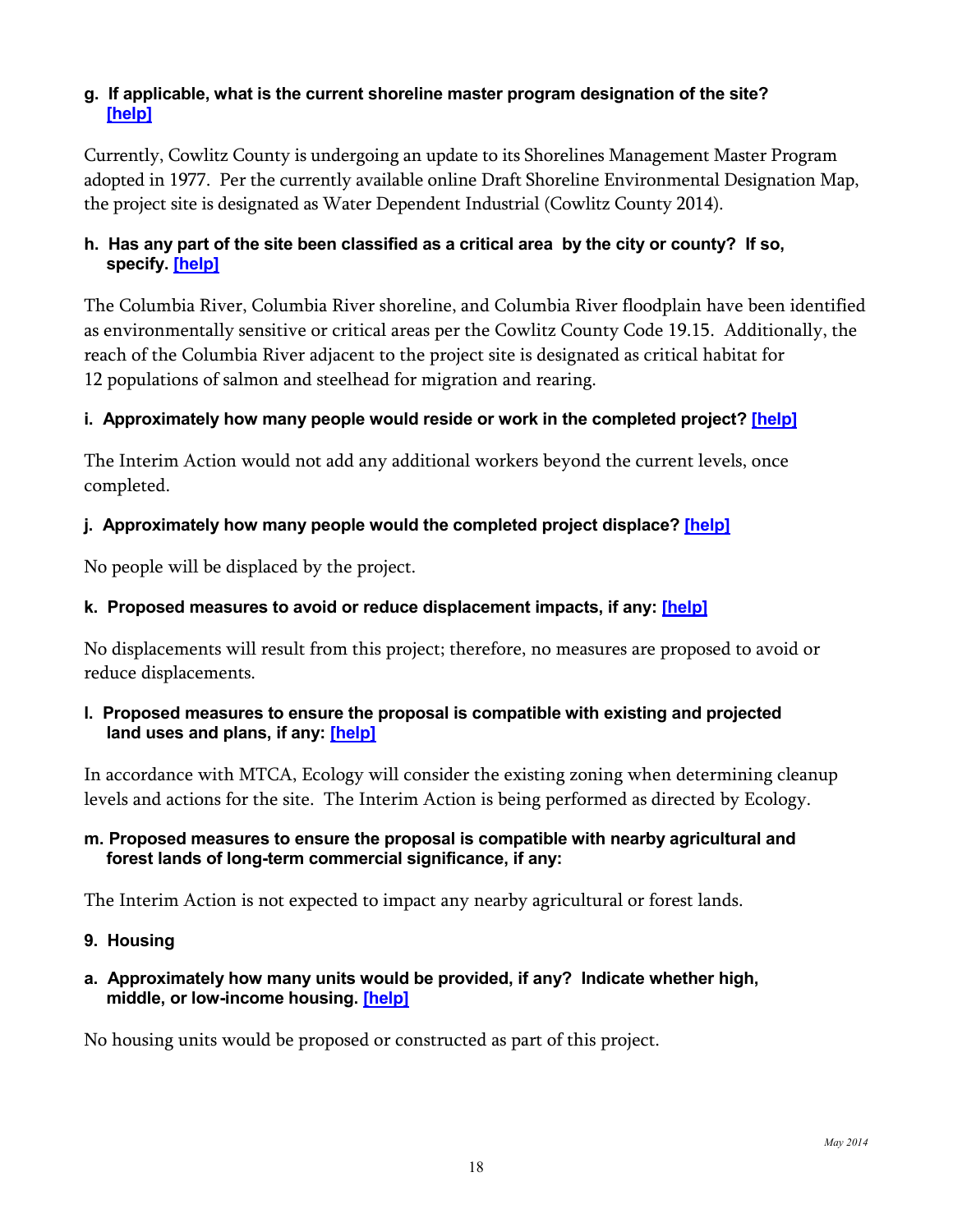#### **b. Approximately how many units, if any, would be eliminated? Indicate whether high, middle, or low-income housing. [\[help\]](http://sepaguidance.epermitting.org/DesktopModules/help.aspx?project=0&node=653)**

No housing units would be eliminated as part of this project.

### **c. Proposed measures to reduce or control housing impacts, if any: [\[help\]](http://sepaguidance.epermitting.org/DesktopModules/help.aspx?project=0&node=654)**

No housing currently exists on-site; therefore, no measures are proposed to control housing impacts.

#### **10. Aesthetics**

#### **a. What is the tallest height of any proposed structure(s), not including antennas; what is the principal exterior building material(s) proposed? [\[help\]](http://sepaguidance.epermitting.org/DesktopModules/help.aspx?project=0&node=656)**

No new structures are proposed for this project.

### **b. What views in the immediate vicinity would be altered or obstructed? [\[help\]](http://sepaguidance.epermitting.org/DesktopModules/help.aspx?project=0&node=657)**

Views in the immediate vicinity of the site will not be obstructed or altered as a result of the project, and the site will retain its existing industrial character.

#### **c. Proposed measures to reduce or control aesthetic impacts, if any: [\[help\]](http://sepaguidance.epermitting.org/DesktopModules/help.aspx?project=0&node=658)**

Since the project will not alter existing views, no measures are proposed to reduce effects.

#### **11. Light and glare**

### **a. What type of light or glare will the proposal produce? What time of day would it mainly occur? [\[help\]](http://sepaguidance.epermitting.org/DesktopModules/help.aspx?project=0&node=660)**

The existing light and glare at the property is typical to industrial sites. During the project, additional lighting will be necessary during low-light conditions and nighttime activities. Lighting will be directed away from the water where practicable.

### **b. Could light or glare from the finished project be a safety hazard or interfere with views? [\[help\]](http://sepaguidance.epermitting.org/DesktopModules/help.aspx?project=0&node=661)**

Light and glare from the project is not expected to be a safety hazard or interfere with views.

## **c. What existing off-site sources of light or glare may affect your proposal? [\[help\]](http://sepaguidance.epermitting.org/DesktopModules/help.aspx?project=0&node=662)**

No existing off-site sources of light or glare are expected to affect the project.

#### **d. Proposed measures to reduce or control light and glare impacts, if any: [help]**

Appropriate BMPs will be implemented to reduce and control light and glare impacts (see Appendix A of the Interim Action Work Plan).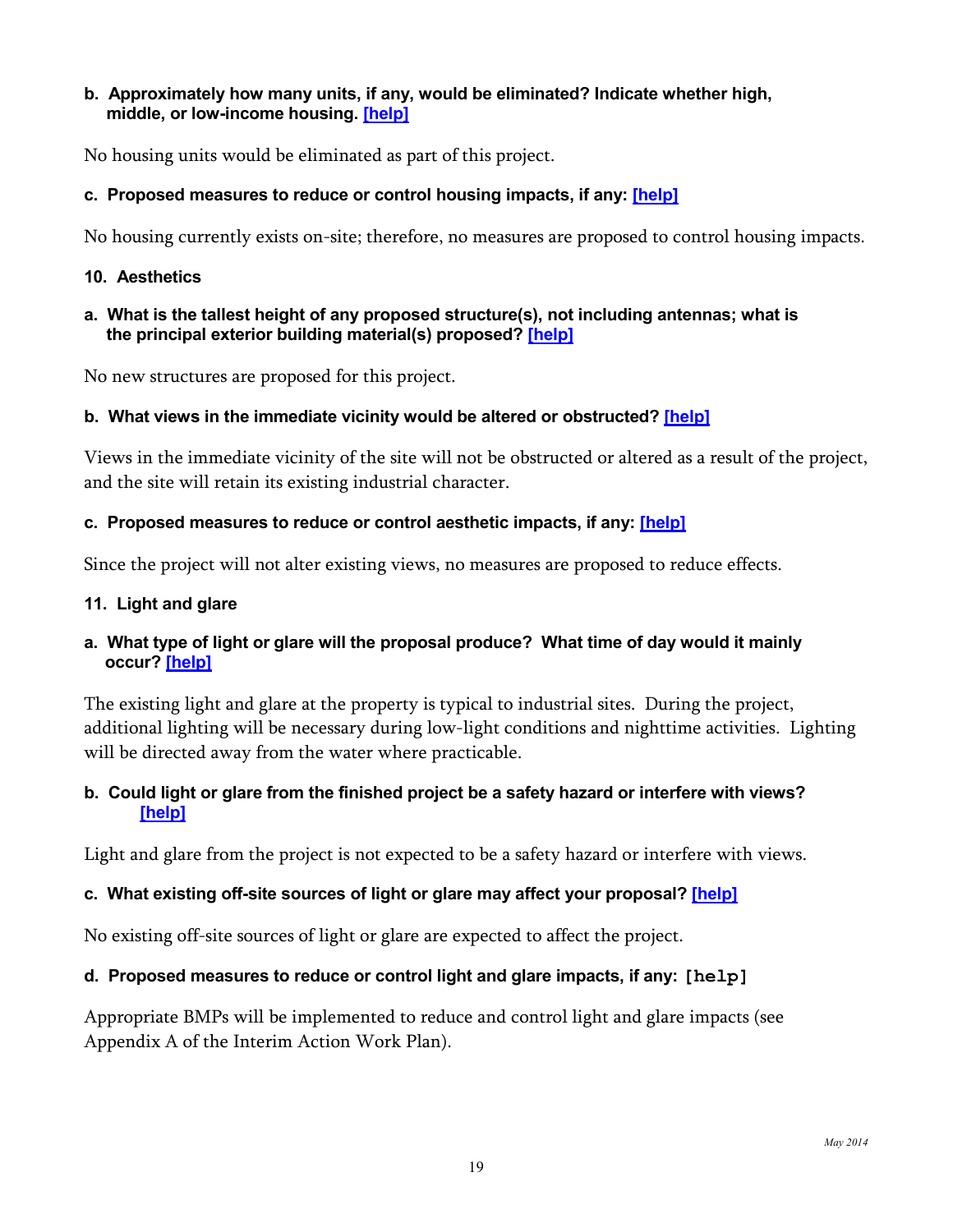## **12. Recreation**

### **a. What designated and informal recreational opportunities are in the immediate vicinity? [\[help\]](http://sepaguidance.epermitting.org/DesktopModules/help.aspx?project=0&node=665)**

Recreational boating and fishing opportunities exist in the Columbia River, adjacent to the site. The property to the west of the project, a closed wood waste landfill, is vacant and has been purchased by the Port of Longview.

### **b. Would the proposed project displace any existing recreational uses? If so, describe. [\[help\]](http://sepaguidance.epermitting.org/DesktopModules/help.aspx?project=0&node=666)**

The Interim Action will not displace any existing recreational uses on or adjacent to the site.

**c. Proposed measures to reduce or control impacts on recreation, including recreation opportunities to be provided by the project or applicant, if any: [\[help\]](http://sepaguidance.epermitting.org/DesktopModules/help.aspx?project=0&node=667)**

The Interim Action is not expected to affect recreational uses; therefore, no measures are proposed to reduce effects.

### **13. Historic and cultural preservation**

**a. Are there any buildings, structures, or sites, located on or near the site that are over 45 years old listed in or eligible for listing in national, state, or local preservation registers located on or near the site? If so, specifically describe. [\[help\]](http://sepaguidance.epermitting.org/DesktopModules/help.aspx?project=0&node=669)**

Portions of the Former Reynolds Plant include buildings and structures that are more than 45 years old. The Interim Action will not result in removal or modification of any of the existing buildings or structures. The only upland ground disturbance to be performed during the Interim Action is the clearing and grubbing of the sediment placement area. This are is located within a fill deposit created during operation of the Former Reynolds Plant.

**b. Are there any landmarks, features, or other evidence of Indian or historic use or occupation? This may include human burials or old cemeteries. Are there any material evidence, artifacts, or areas of cultural importance on or near the site? Please list any professional studies conducted at the site to identify such resources. [\[help\]](http://sepaguidance.epermitting.org/DesktopModules/help.aspx?project=0&node=670)**

There are no known landmarks, features, or evidence of historic, archaeological, scientific, or cultural importance known to be on the site. The project does not include disturbances to intact native sediment or upland soils. The project involves the removal of river sediment that has deposited from upstream sources. Previous archaeological monitoring performed during upland geotechnical investigations and during environmental investigations has not identified the presence of artifacts or areas of cultural importance. No potentially significant submerged structures or artifacts were identified in the proposed dredging area during a previous diver survey. Therefore, no objects of historic or cultural significant are likely to be encountered during construction.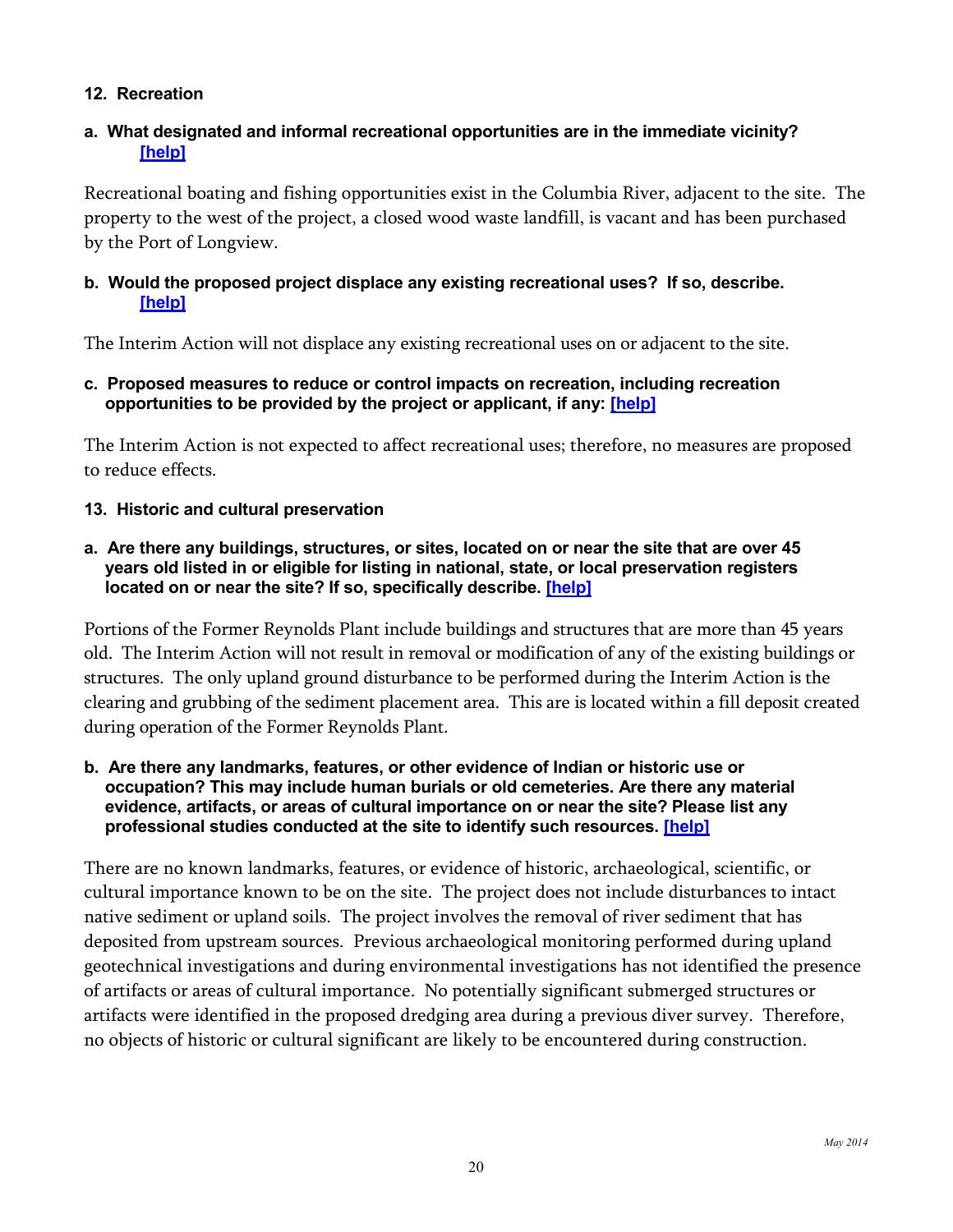#### **c. Describe the methods used to assess the potential impacts to cultural and historic resources on or near the project site. Examples include consultation with tribes and the department of archeology and historic preservation, archaeological surveys, historic maps, GIS data, etc. [\[help\]](http://sepaguidance.epermitting.org/DesktopModules/help.aspx?project=0&node=671)**

There are no known landmarks, features, or evidence of historic, archaeological, scientific, or cultural importance known to be on the site, including in the sediments that will be dredged for this interim remedial action. The project does not include disturbances to upland soils or the intact native sediment present at greater depths than sediments affected by releases from Outfall 002A. The project involves the removal of river sediment that has deposited from upstream sources. Previous archaeological monitoring performed during upland geotechnical investigations and during environmental investigations has not identified the presence of artifacts or areas of cultural importance. No potentially significant submerged structures or artifacts were identified in the proposed dredging area during a previous diver survey. Therefore, no objects of historic or cultural significant are likely to be encountered during construction.

However, the project requires a USACE Nationwide 38 permit. General Condition 20 for USACE Nationwide permits requires USACE to evaluate whether the proposed activity may affect properties listed or eligible for listing in the in the National Register of Historic Places (National Register) and as appropriate to consult with the Department of Archaeology and Historic Preservation and any Indian tribe that may attach religious and cultural significance to properties of concern in order to ensure compliance with Section 106 of the National Historic Preservation Act.

## **d. Proposed measures to avoid, minimize, or compensate for loss, changes to, and disturbance to resources. Please include plans for the above and any permits that may be required.**

The project does not include disturbances to intact native sediment or upland soils. The project involves the removal of river sediment that has deposited from upstream sources and is contaminated with discharges from an outfall. No adverse impacts are anticipated. The Interim Action will be performed in compliance with all applicable regulations, including requirements of Section 106 of the National Historic Preservation Act. In accordance with USACE Nationwide permits General Condition 21, if any previously unknown historic, cultural, or archeological remains or artifacts are discovered while carrying out the activity authorized by USACE Nationwide permit, the USACE will be immediately notified, and to the maximum extent practicable, construction activities that may affect the remains and artifacts will be avoided until the coordination that USACE must conduct is completed.

## **14. Transportation**

### **a. Identify public streets and highways serving the site or affected geographic area and describe proposed access to the existing street system. Show on site plans, if any. [\[help\]](http://sepaguidance.epermitting.org/DesktopModules/help.aspx?project=0&node=673)**

The site can be accessed via 38th Avenue or Industrial Way (SR 432). The existing designated truck route is Industrial Way.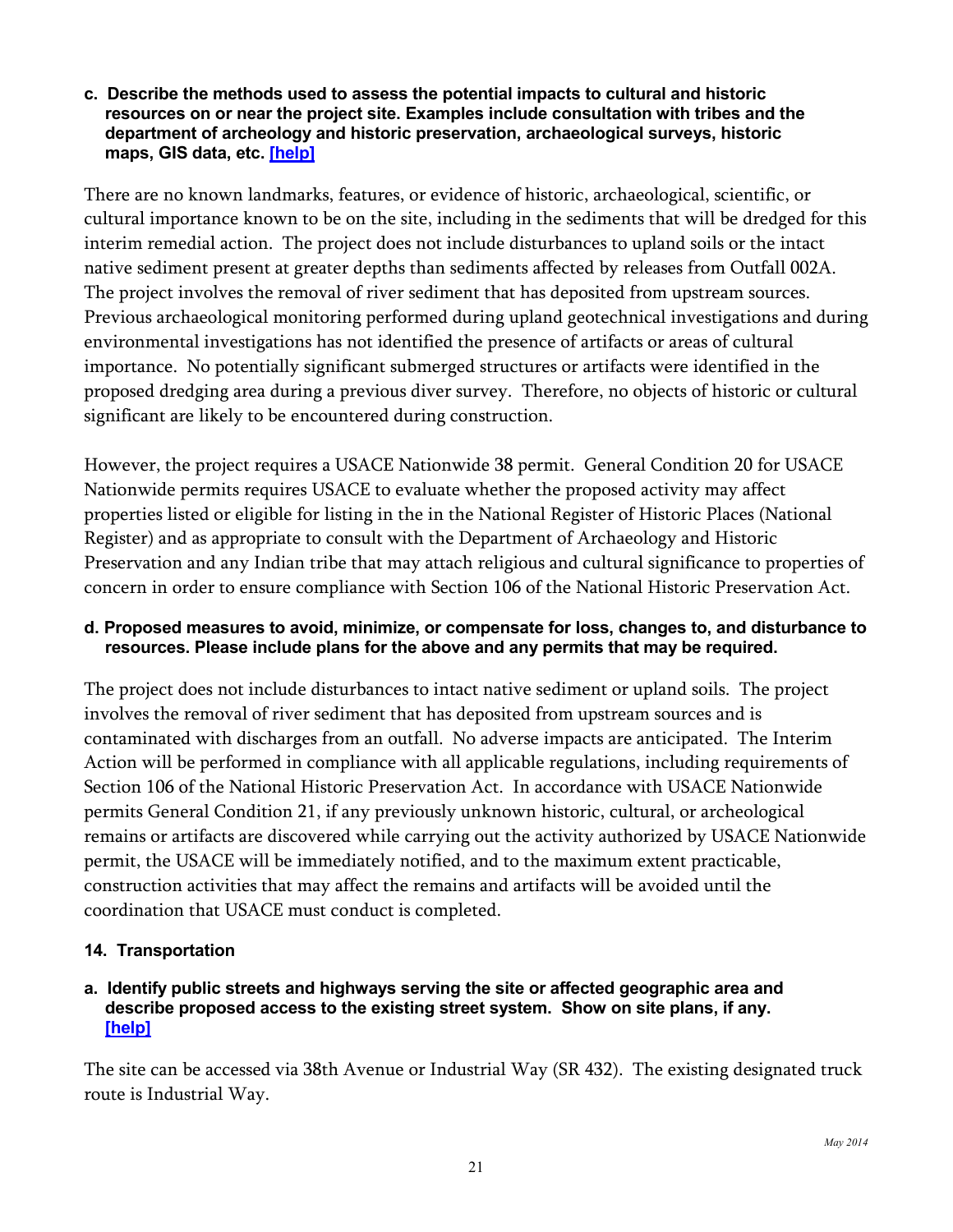**b. Is the site or affected geographic area currently served by public transit? If so, generally describe. If not, what is the approximate distance to the nearest transit stop? [\[help\]](http://sepaguidance.epermitting.org/DesktopModules/help.aspx?project=0&node=674)**

The nearest transit stop is approximately 0.7 mile to the north at the intersection of 38th Avenue and Ocean Beach Highway (SR 4).

**c. How many additional parking spaces would the completed project or non-project proposal have? How many would the project or proposal eliminate? [\[help\]](http://sepaguidance.epermitting.org/DesktopModules/help.aspx?project=0&node=675)**

Existing parking areas will remain, and no parking areas will be eliminated as a result of the completed project.

**d. Will the proposal require any new or improvements to existing roads, streets, pedestrian, bicycle or state transportation facilities, not including driveways? If so, generally describe (indicate whether public or private). [\[help\]](http://sepaguidance.epermitting.org/DesktopModules/help.aspx?project=0&node=676)**

The Interim Action will not require any new roads or improvements to existing roads.

**e. Will the project or proposal use (or occur in the immediate vicinity of) water, rail, or air transportation? If so, generally describe. [\[help\]](http://sepaguidance.epermitting.org/DesktopModules/help.aspx?project=0&node=677)**

The project will occur in nearshore areas along-side the Columbia River Navigation channel. No impacts to river navigation are anticipated. If the existing dock is used for sediment transloading, then work activities will be scheduled to avoid interference with periodic alumina ship offloading activities.

**f. How many vehicular trips per day would be generated by the completed project or proposal? If known, indicate when peak volumes would occur and what percentage of the volume would be trucks (such as commercial and nonpassenger vehicles). What data or transportation models were used to make these estimates? [\[help\]](http://sepaguidance.epermitting.org/DesktopModules/help.aspx?project=0&node=678)**

None.

**g. Will the proposal interfere with, affect or be affected by the movement of agricultural and forest products on roads or streets in the area? If so, generally describe.**

No.

## **h. Proposed measures to reduce or control transportation impacts, if any: [\[help\]](http://sepaguidance.epermitting.org/DesktopModules/help.aspx?project=0&node=679)**

The project will use on-site sediment transloading facilities if practicable to minimize potential impacts on transportation.

#### **15. Public services**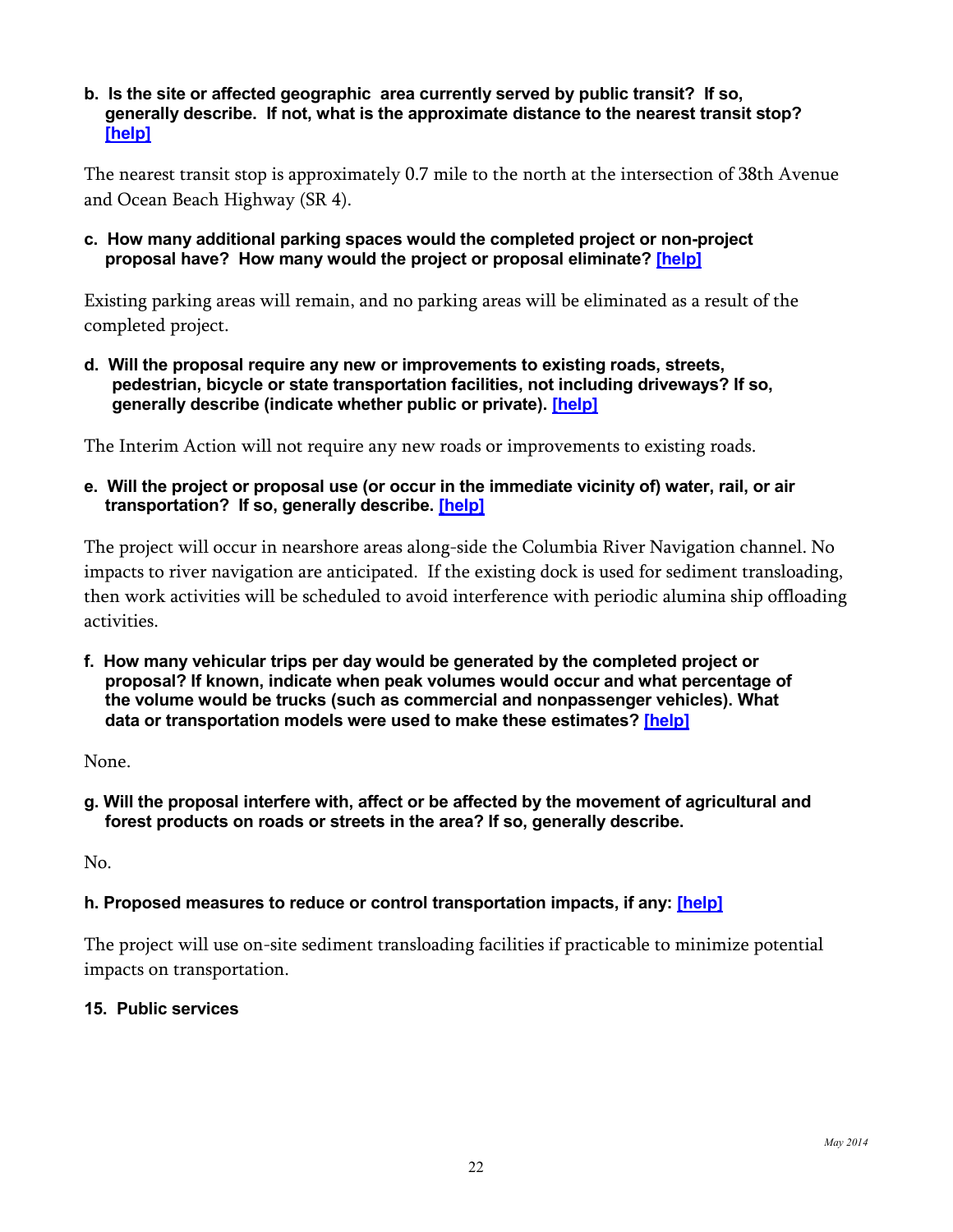**a. Would the project result in an increased need for public services (for example: fire protection, police protection, public transit, health care, schools, other)? If so, generally describe. [\[help\]](http://sepaguidance.epermitting.org/DesktopModules/help.aspx?project=0&node=681)**

No.

**b. Proposed measures to reduce or control direct impacts on public services, if any. [\[help\]](http://sepaguidance.epermitting.org/DesktopModules/help.aspx?project=0&node=682)**

No impacts are anticipated.

#### **16. Utilities**

- **a. Circle utilities currently available at the site: [\[help\]](http://sepaguidance.epermitting.org/DesktopModules/help.aspx?project=0&node=684)** electricity, natural gas, water, refuse service, telephone, sanitary sewer, septic system, other: Internet
- **b. Describe the utilities that are proposed for the project, the utility providing the service, and the general construction activities on the site or in the immediate vicinity which might be needed. [\[help\]](http://sepaguidance.epermitting.org/DesktopModules/help.aspx?project=0&node=685)**

No new utility services are required by the project. Stormwater and other waters generated during the project will be managed within the existing NPDES-permitted treatment system in compliance with Permit No. WA 000008-6.

#### **c. Signature [\[HELP\]](http://sepaguidance.epermitting.wa.gov/DesktopModules/help.aspx?project=0&node=686)**

The above answers are true and complete to the best of my knowledge. I understand that the lead agency is relying on them to make its decision.

Signature:

Name of signee: **Mark Larsen**

Position and Agency/Organization: **Anchor QEA, LLC**

<span id="page-22-0"></span>Date Submitted: **May 27, 2014**